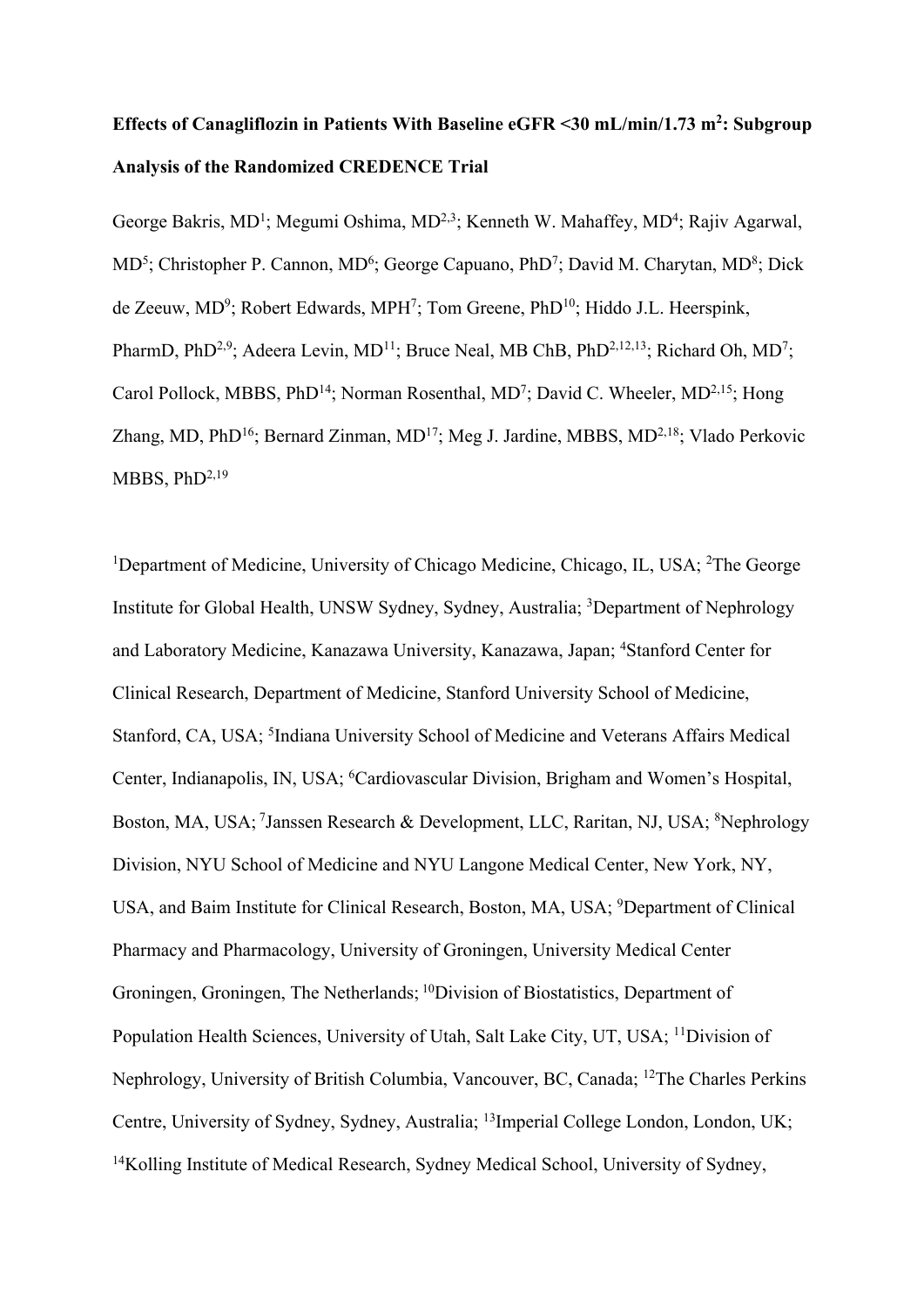Royal North Shore Hospital, St Leonards, NSW, Australia; 15Department of Renal Medicine, UCL Medical School, London, UK; <sup>16</sup>Renal Division of Peking University First Hospital, Beijing, China; 17Lunenfeld-Tanenbaum Research Institute, Mt Sinai Hospital, University of Toronto, Toronto, ON, Canada; 18Concord Repatriation General Hospital, Sydney, Australia; 19The Royal North Shore Hospital, Sydney, Australia.

**Sources of support:** The CREDENCE study was sponsored by Janssen Research & Development, LLC. Canagliflozin has been developed by Janssen Research & Development, LLC, in collaboration with Mitsubishi Tanabe Pharma Corporation.

#### **Corresponding author**

George L. Bakris, MD ASH Comprehensive Hypertension Center Division of Endocrinology, Diabetes, and Metabolism Department of Medicine, University of Chicago Medicine 5841 S Maryland Ave Chicago, IL 60637 Phone: 773-702-7936 Email: gbakris@gmail.com

**Running title:** Canagliflozin effects in eGFR <30 mL/min/1.73 m2 **Word count for abstract:** 273 words **Word count for manuscript:** 2776 words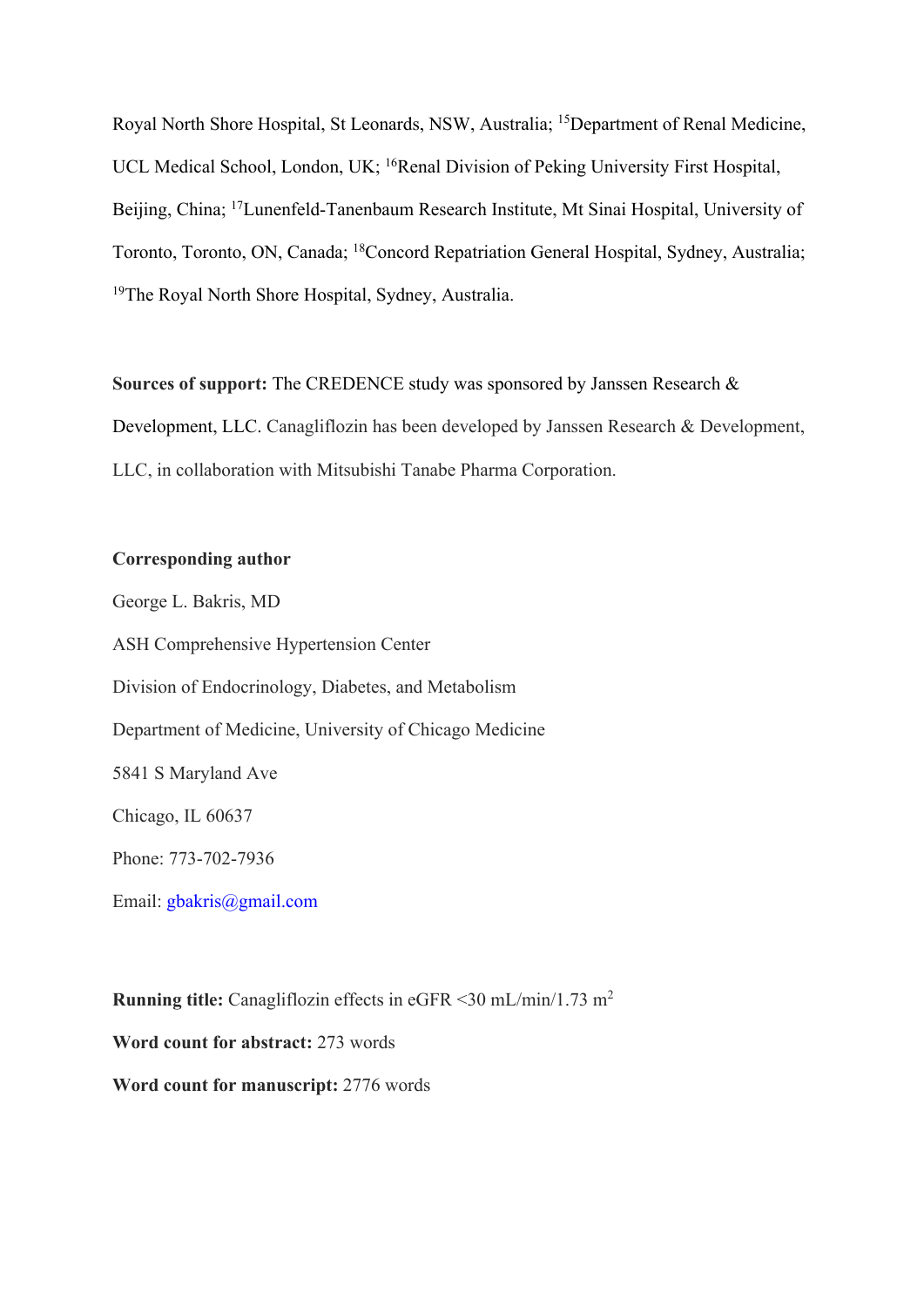# **Abstract**

**Background and objectives:** The CREDENCE trial demonstrated that the sodium glucose co-transporter 2 (SGLT2) inhibitor canagliflozin reduced the risk of kidney failure and cardiovascular events in participants with type 2 diabetes mellitus and chronic kidney disease. Little is known about use of SGLT2 inhibitors in patients with estimated glomerular filtration rate ( $eGFR$ ) <30 mL/min/1.73 m<sup>2</sup>. CREDENCE participants had type 2 diabetes mellitus, urinary albumin:creatinine ratio >300-5000 mg/g, and eGFR 30-<90 mL/min/1.73  $m<sup>2</sup>$  at screening. This post hoc analysis evaluated participants with eGFR <30 mL/min/1.73 m<sup>2</sup> at randomization.

**Design, setting, participants, and measurements:** Effects of eGFR slope through Week 130 were analyzed using a piecewise, linear mixed effects model. Efficacy was analyzed in the intention-to-treat population, based on Cox proportional hazard models and safety was analyzed in the on-treatment population. At randomization (an average of 29 days after screening), 174/4401 (4%) participants had an eGFR <30 mL/min/1.73 m<sup>2</sup> (mean [standard] deviation] eGFR: 26 [3] mL/min/1.73 m<sup>2</sup>).

**Results:** From Weeks 3 to 130, there was a 66% difference in the mean rate of eGFR decline with canagliflozin versus placebo (mean slopes:  $-1.30$  vs  $-3.83$  mL/min/1.73 m<sup>2</sup>/year; difference:  $-2.54$  mL/min/1.73 m<sup>2</sup>/year; 95% confidence interval [CI]: 0.90-4.17). Effects of canagliflozin on kidney, cardiovascular, and mortality outcomes were consistent for those with eGFR <30 and  $\geq$ 30 mL/min/1.73 m<sup>2</sup> (all *P* interaction >0.20). The estimate for kidney failure in participants with eGFR <30 mL/min/1.73 m<sup>2</sup> (hazard ratio [HR]: 0.67; 95% CI: 0.35-1.27) was similar to those with eGFR  $>$ 30 mL/min/1.73 m<sup>2</sup> (HR: 0.70; 95% CI: 0.54-0.91; *P* interaction=0.80). There was no imbalance in the rate of kidney-related adverse events or acute kidney injury (AKI) associated with canagliflozin between participants with eGFR <30 and  $\geq$ 30 mL/min/1.73 m<sup>2</sup> (all *P* interaction >0.12).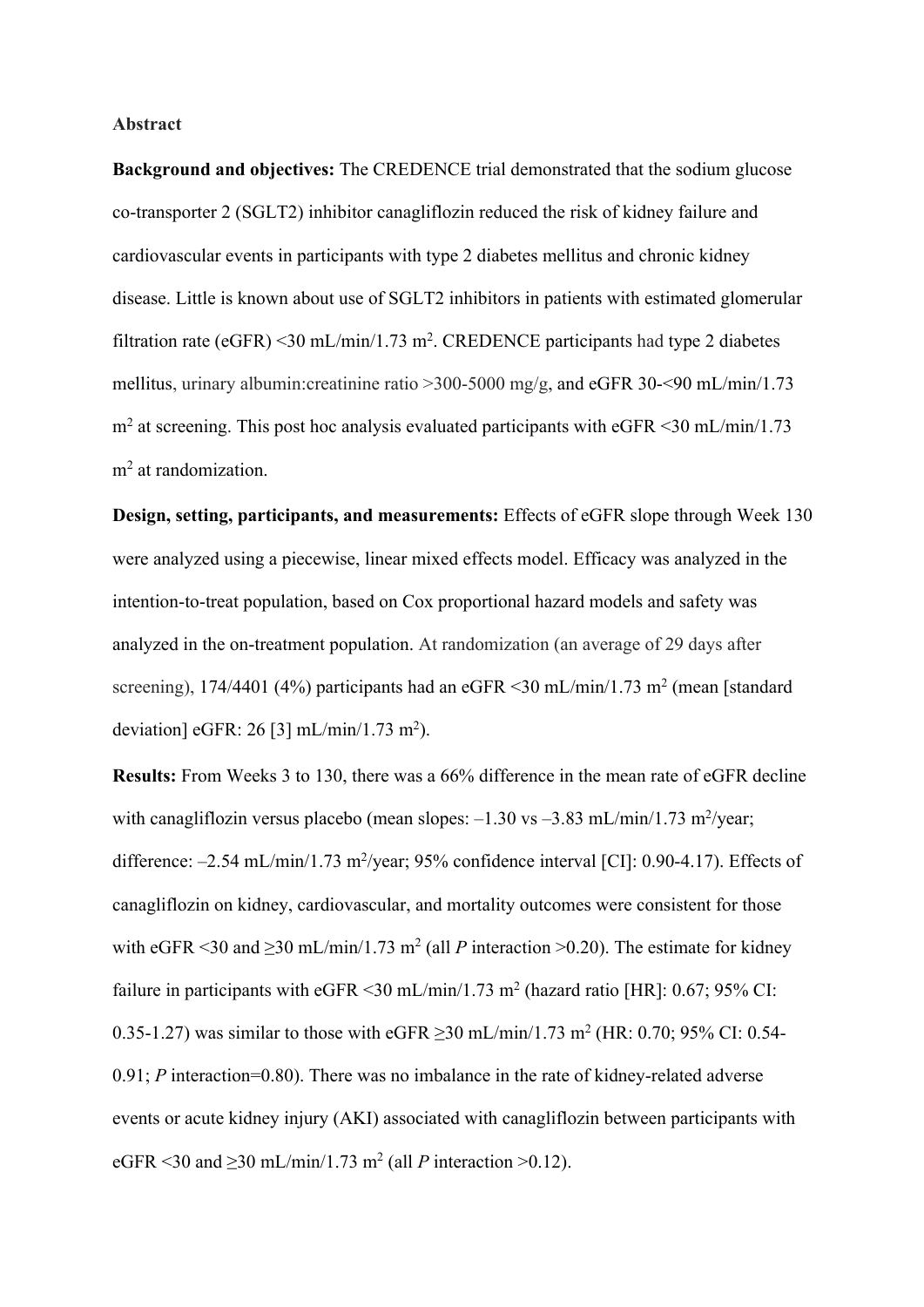**Conclusions:** This post hoc analysis suggests that canagliflozin slowed progression of kidney disease, without increasing AKI, even in participants with eGFR < 30 mL/min/1.73 m<sup>2</sup>. **Key words:** chronic kidney disease, diabetes, diabetic nephropathy, Canagliflozin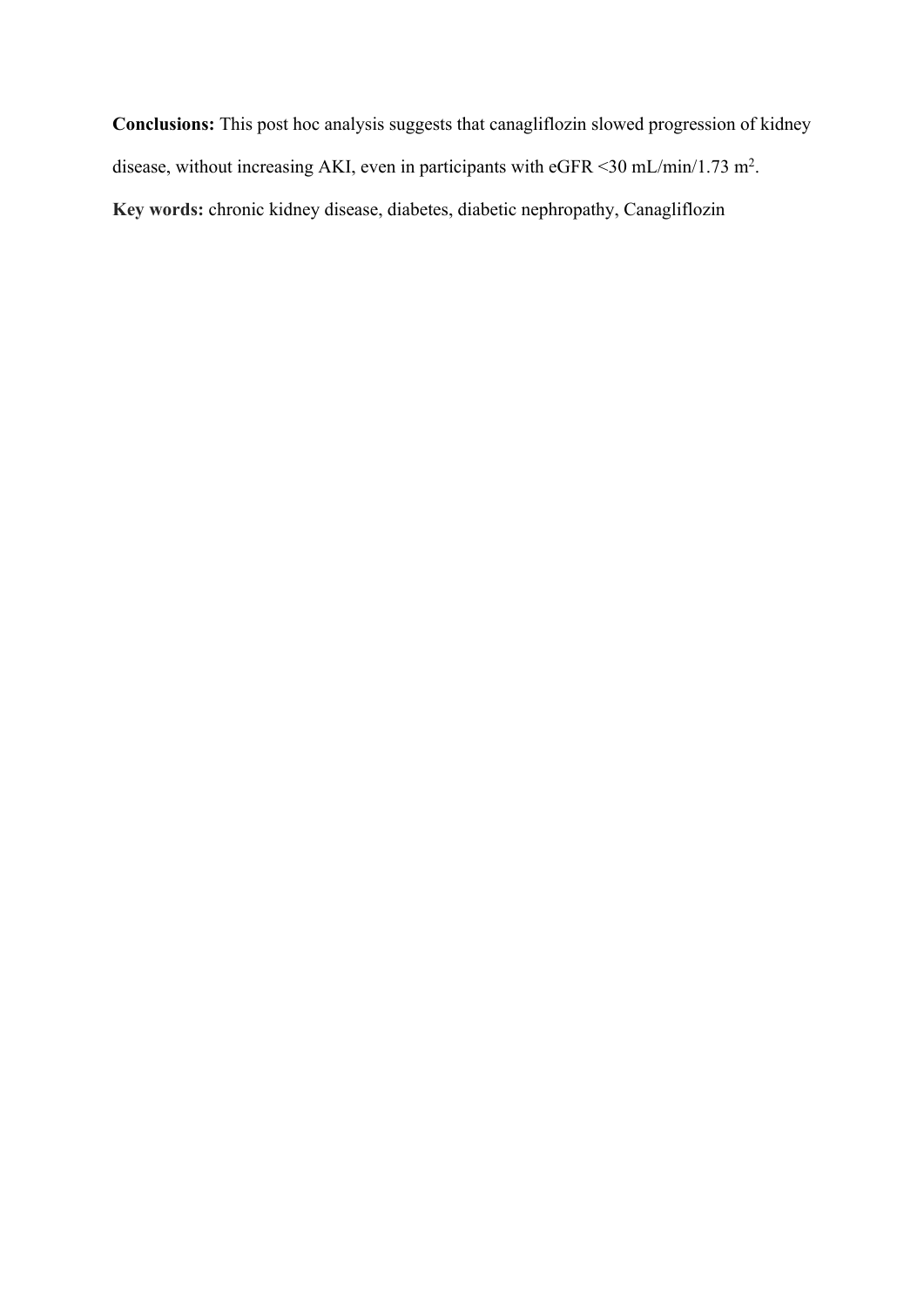#### **Introduction**

Diabetes is the leading cause of kidney failure; approximately 1 in 4 adults with diabetes will develop chronic albuminuria and/or persistent declines in estimated glomerular filtration rate (eGFR) (1). Despite the risk of kidney failure in people with type 2 diabetes, treatment options to slow nephropathy progression are limited (2, 3). Sodium glucose co-transporter 2 (SGLT2) inhibitors, which were originally developed to aid in the control of blood glucose levels in people with type 2 diabetes, have been shown to reduce the risk of cardiovascular events, including major adverse cardiovascular events (myocardial infarction, stroke, or cardiovascular death) and hospitalization for heart failure, in patients with type 2 diabetes and high cardiovascular risk in cardiovascular outcomes trials (4). Results from these trials also suggested that SGLT2 inhibition slows progression to kidney failure, but the low risk of kidney disease of these study cohorts led to a small number of kidney-related events across trials (4). Until recently, there were limited data regarding the use of SGLT2 inhibitors in patients with compromised kidney function, and there were few treatment options for this patient population with low eGFR and high risk for developing kidney failure.

The Canagliflozin and Renal Events in Diabetes with Established Nephropathy Clinical Evaluation (CREDENCE) study was a dedicated kidney outcomes trial that demonstrated that the SGLT2 inhibitor canagliflozin significantly reduces the risk of kidney failure and cardiovascular events in participants with type 2 diabetes and chronic kidney disease (5, 6). Based on data from the CREDENCE trial, the US Food and Drug Administration approved canagliflozin for reducing the risk of kidney failure, doubling of serum creatinine, cardiovascular death, and hospitalization for heart failure in adults with type 2 diabetes and diabetic nephropathy with albuminuria (7). The US prescribing information for canagliflozin was also updated to allow continuation of canagliflozin 100 mg in patients already receiving therapy whose eGFR falls below 30 mL/min/1.73 m<sup>2</sup> with a urinary albumin: creatinine ratio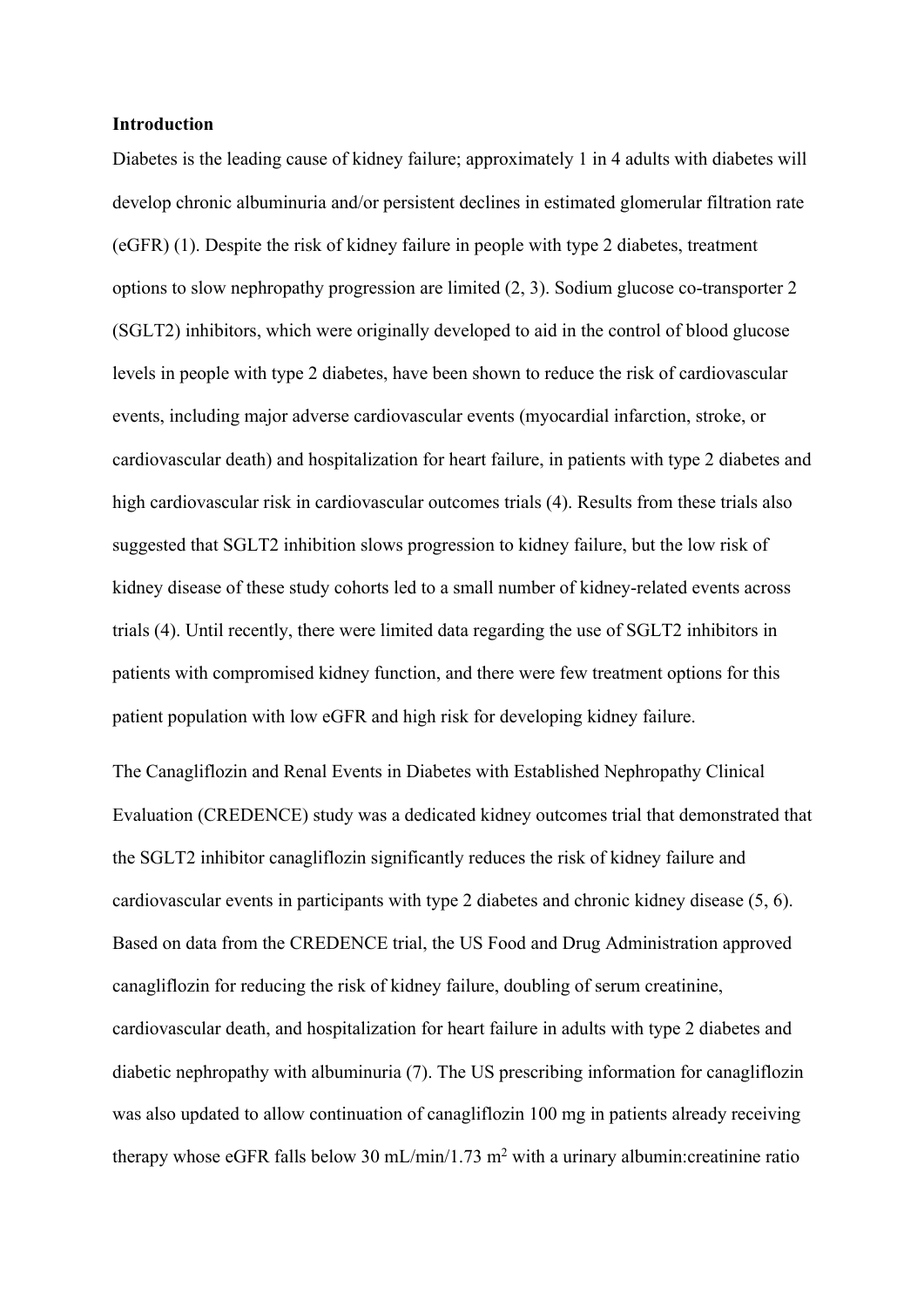(UACR) >300 mg/g until initiation of dialysis or kidney transplantation, reflecting the form of the CREDENCE trial intervention (7, 8). Despite this, the potential kidney and cardiovascular benefits of canagliflozin in patients with advanced CKD (eGFR below 30  $mL/min/1.73$  m<sup>2</sup>) have not been reported. This manuscript describes the efficacy and safety of canagliflozin in a post hoc subgroup analysis of CREDENCE trial participants with eGFR  $\leq$ 30 mL/min/1.73 m<sup>2</sup> at randomization.

#### **Methods**

#### *Study design*

CREDENCE (ClinicalTrials.gov Identifier: NCT02065791) was a randomized, double-blind, placebo-controlled, multicenter, international trial, the details of which have been published previously (5, 6). This post hoc analysis examined efficacy and safety outcomes in patients with  $eGFR < 30$  mL/min/1.73 m<sup>2</sup> at randomization. While participants were enrolled in the study based on eGFR of 30 to <90 mL/min/1.73 m<sup>2</sup> at screening, some patients had eGFR values change by the time of randomization, such that the recorded eGFR measurement was below 30 mL/min/1.73 m<sup>2</sup> by the time of randomization assessment.

## *Study participants*

Eligible participants were ≥30 years of age with type 2 diabetes, glycated hemoglobin (HbA1c) of 6.5% to 12.0%, screening eGFR of 30 to <90 mL/min/1.73 m<sup>2</sup>, UACR of >300 to 5,000 mg/g (>33.9 to 565.6 mg/mmol), and were receiving treatment with a stable maximum labeled or tolerated dose of an angiotensin-converting enzyme inhibitor or angiotensin receptor blocker for ≥4 weeks prior to randomization. Exclusion criteria included nondiabetic kidney disease, type 1 diabetes mellitus, and prior treatment of kidney disease with immunosuppression or a history of kidney replacement therapy.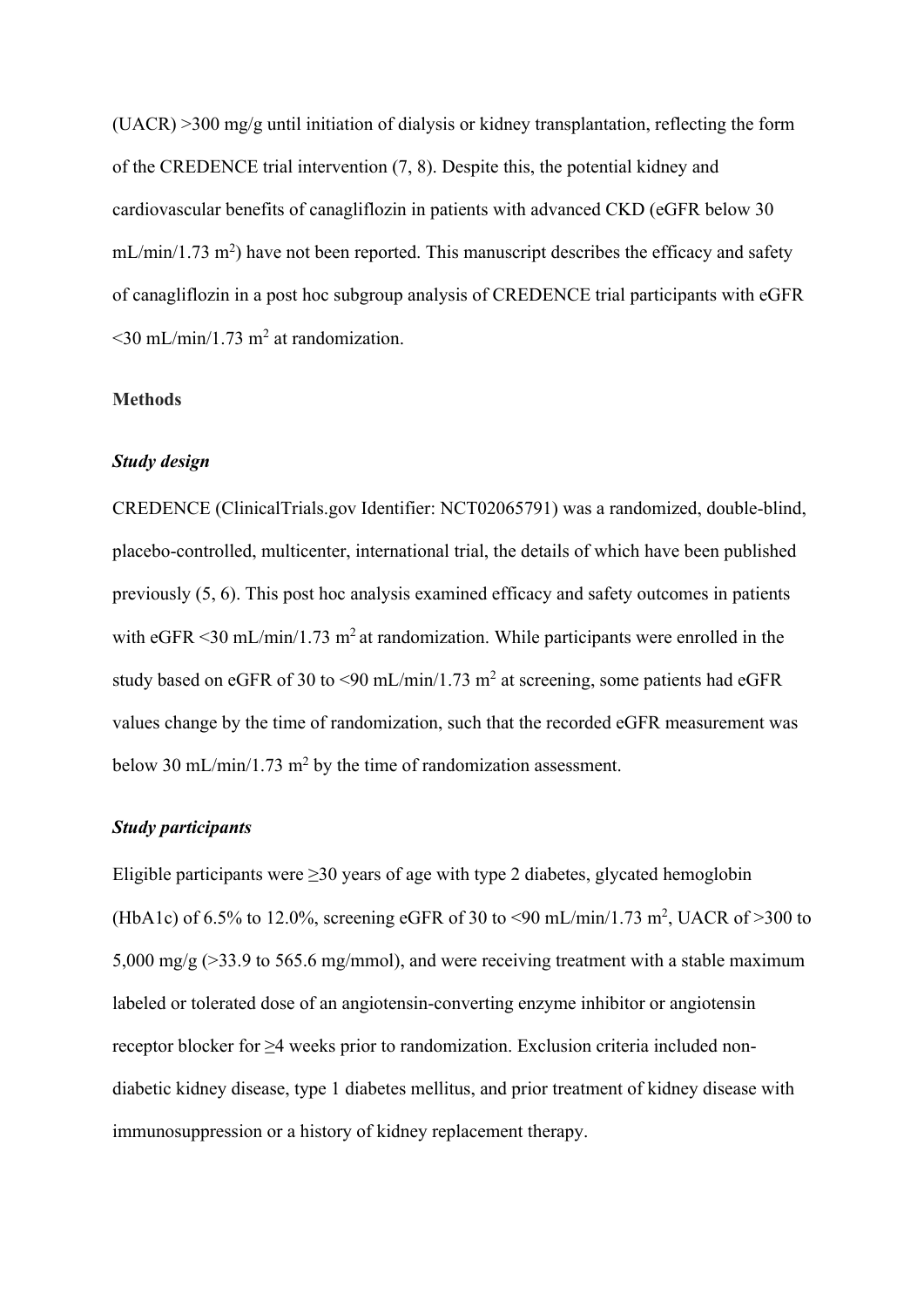#### *Randomization and study treatment*

Participants were randomized to receive oral canagliflozin 100 mg daily or matching placebo. The protocol stipulated that study treatment be continued until the commencement of dialysis, receipt of a kidney transplant, occurrence of diabetic ketoacidosis, pregnancy, receipt of disallowed therapy or study conclusion (5, 6). Background treatment intensification for glycemic management and cardiovascular protection according to practice guidelines was recommended.

#### *Outcomes*

This post hoc analysis assessed the following intermediate outcomes: change from baseline in HbA1c, systolic blood pressure (BP), UACR, and eGFR. In addition, eGFR change was assessed and measured as the acute change in eGFR from baseline to Week  $3<sup>6</sup>$ , the annualized chronic change in eGFR from Week 3 until the end of treatment, and the total annualized change in eGFR from baseline to Week 130.

Efficacy analyses were the same as those identified in the primary study and included the effects of canagliflozin on the primary composite outcome of kidney failure, doubling of serum creatinine, or kidney or cardiovascular death (5, 6). Other efficacy outcomes included the effects of canagliflozin on cardiovascular death; the composite of cardiovascular death or hospitalization for heart failure; the composite of cardiovascular death, myocardial infarction, or stroke; hospitalization for heart failure; the composite of kidney failure, doubling of serum creatinine, or kidney death; kidney failure; and the composite of dialysis, kidney transplantation, or kidney death. Safety analyses included assessments of adverse events.

## *Statistical analysis*

Changes in HbA1c and systolic BP over time were analyzed using a mixed effects model for repeated measures, which included data up to Week 182, assuming an unstructured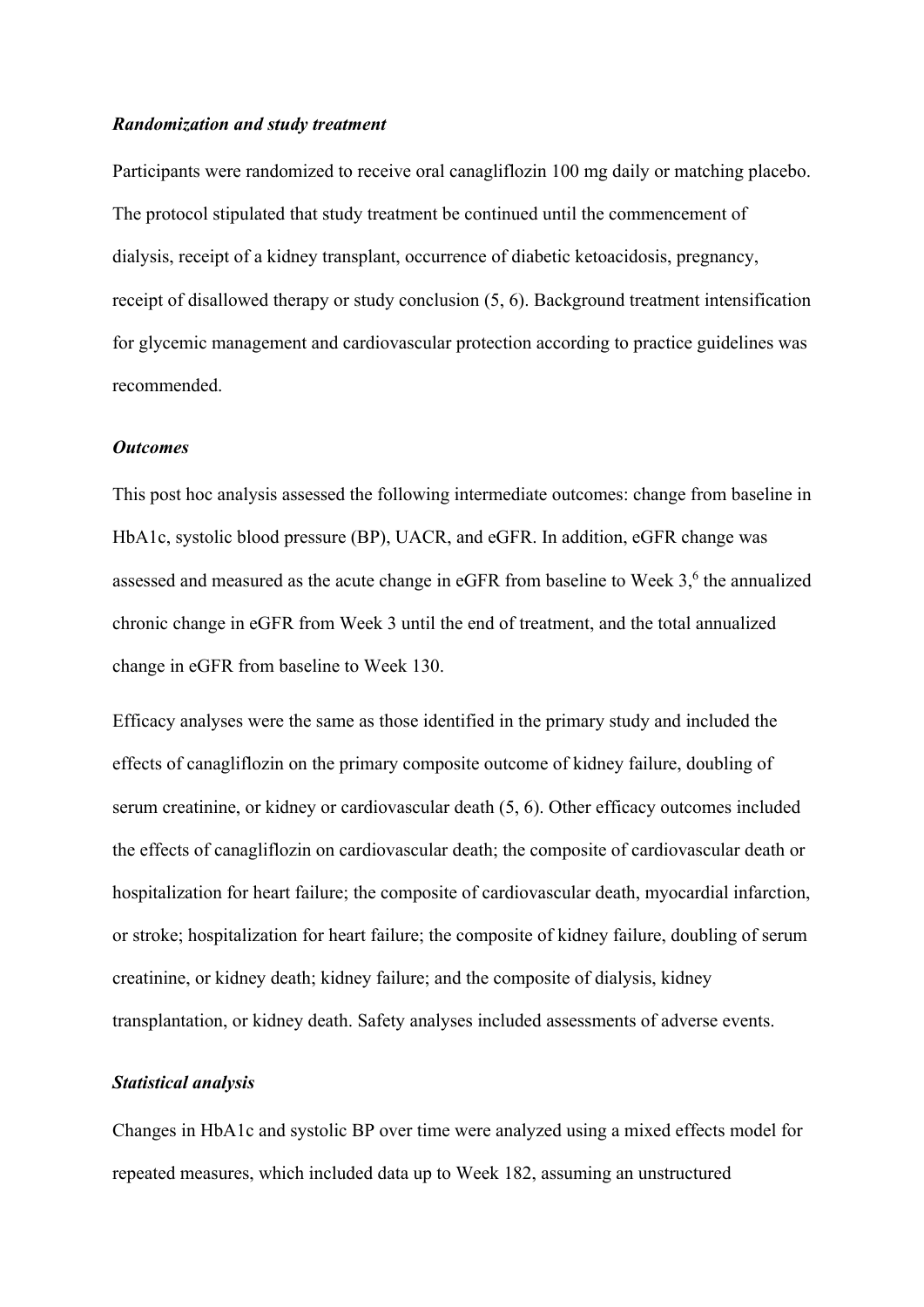covariance and adjusting for baseline value, treatment, trial visit, and interactions of treatment by visit and baseline value by visit. Due to the highly skewed distribution of UACR data, UACR was log-transformed and the geometric mean of post-baseline UACR was estimated using a similar model. The geometric mean ratio was used to calculate the reduction in post-randomization UACR for canagliflozin compared to placebo.

On-treatment eGFR slope was estimated using a piecewise, linear mixed effects model with a knot at Week 3, including the fixed effects of treatment, randomization eGFR, continuous time, and a linear spline in follow-up time, with a knot at Week 3, with interactions of treatment with the time spline terms. The model also included random intercepts, initial slopes (prior to Week 3), and long-term slopes (after Week 3) to account for variation in trajectories across participants. When the full model failed to converge, a simplified model with a single random slope was used. The effects of canagliflozin on mean total slope through Week 130 were computed as a weighted combination of the estimated effects on the initial and long-term slopes.

Kidney, cardiovascular, and mortality outcomes were analyzed in the intention-to-treat population, based on Cox proportional hazard models in participants with randomization eGFR <30 and  $\geq$ 30 mL/min/1.73 m<sup>2</sup>. Safety outcomes were analyzed in all treated participants through 30 days after the last dose (on-treatment). The interaction of treatment effects between participants with randomization eGFR <30 and  $\geq$ 30 mL/min/1.73 m<sup>2</sup> was tested by adding eGFR category as a covariable and an interaction term of treatment by eGFR categories to the Cox model. Hazard ratios (HRs) and 95% confidence intervals (CIs) for canagliflozin versus placebo were estimated. Due to the post hoc nature of this analysis, only nominal *P* values were reported.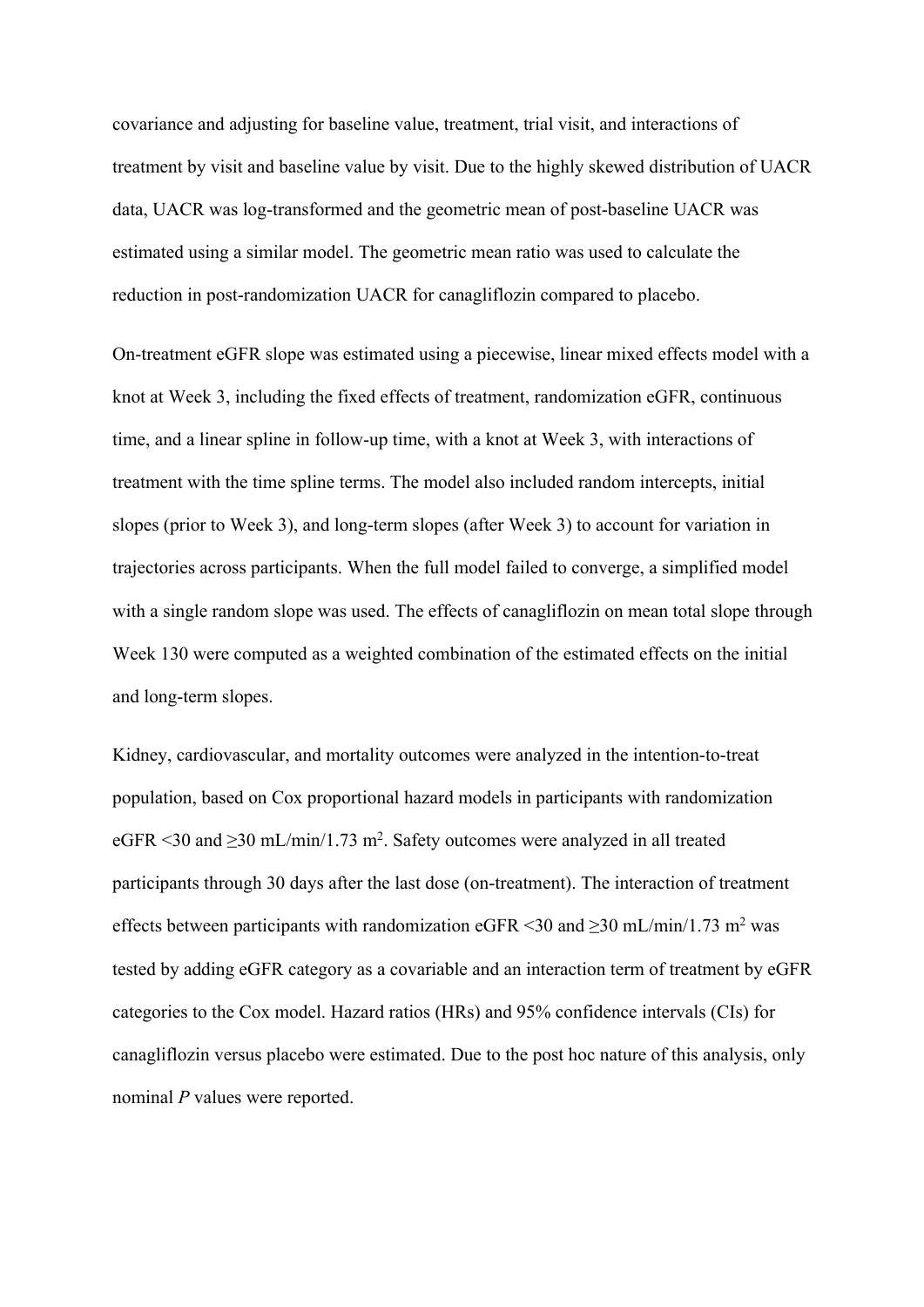## *Data availability*

Data from this study will be made available in the public domain via the Yale University Open Data Access Project (http://yoda.yale.edu/) once the product and relevant indication studied have been approved by regulators in the United States and European Union and the study has been completed for 18 months.

# *Ethics*

Local institutional ethics committees approved the trial protocols at each site. All participants provided written informed consent. The trial was conducted according to the principles outlined in the Declaration of Helsinki.

#### **Results**

#### *Patients*

A total of 4401 participants were randomized to canagliflozin or placebo in the CREDENCE trial, with a median follow-up duration of 2.62 (interquartile range, 2.11–3.09) years. At the time of screening when eligibility for the trial based on eGFR was assessed, all participants had an eGFR between 30 and <90 mL/min/1.73 m<sup>2</sup>. However, by the time of randomization (an average of 29 days later), 174 (4%) participants had an eGFR <30  $mL/min/1.73$  m<sup>2</sup> but were still eligible for the trial as per the study protocol. The mean (standard deviation) eGFR for these 174 participants was 35 (7) mL/min/1.73 m<sup>2</sup> at screening and 26 (3) mL/min/1.73 m<sup>2</sup> at randomization. The distribution of eGFR values among participants with randomization eGFR  $\leq$ 30 mL/min/1.73 m<sup>2</sup> is shown in Supplementary Figure 1. Median (interquartile range) time between screening and randomization measurement was comparable for patients with eGFR <30 and  $\geq$ 30 mL/min/1.73 m<sup>2</sup> (29 [24-36] and 29 [23-36] days, respectively), with no notable differences between treatment groups.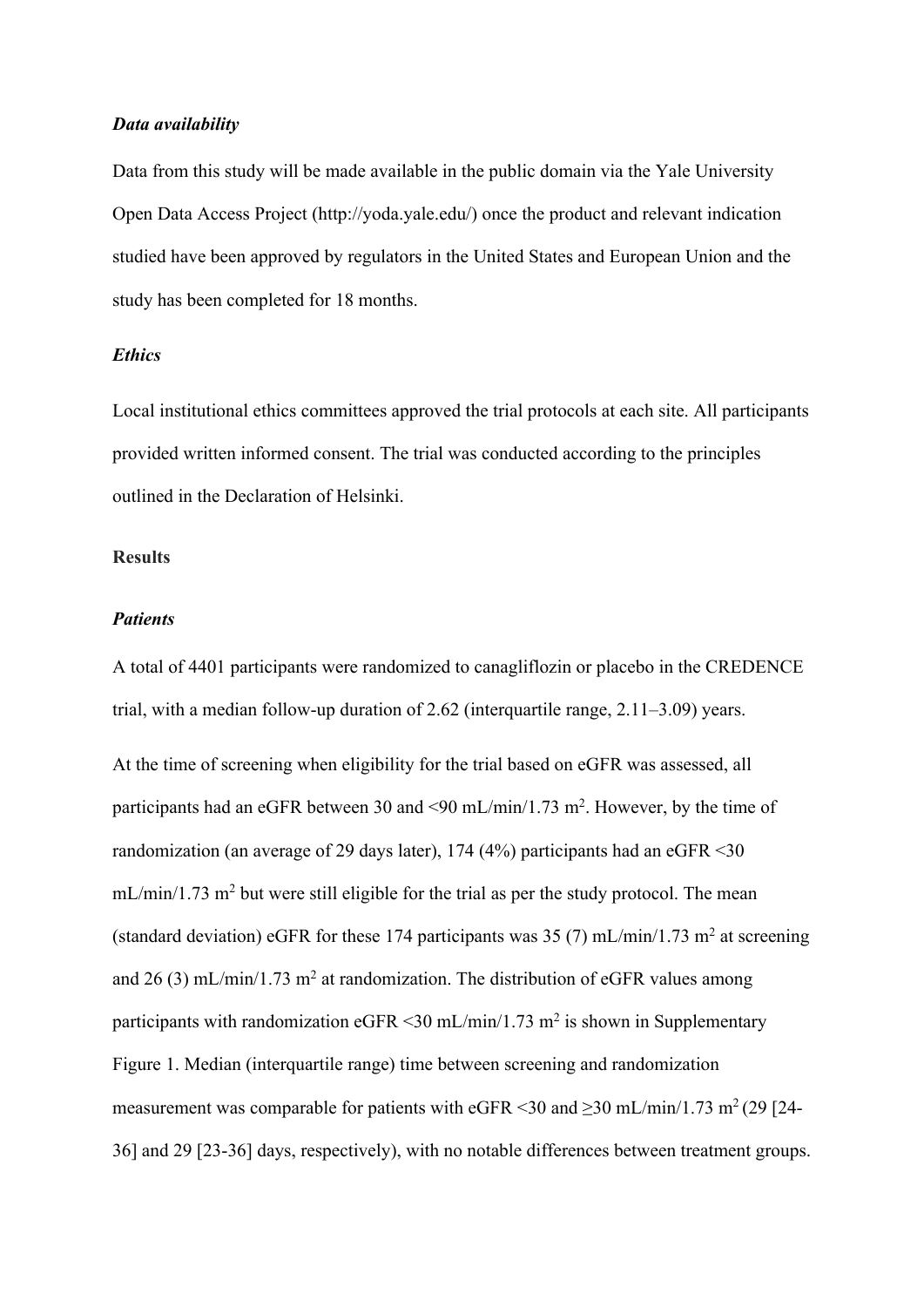Most patients (>88%) had their randomization assessment between 3 and 8 weeks after screening. However, a higher proportion of patients with eGFR  $\leq$ 30 mL/min/1.73 m<sup>2</sup> had randomization measurements >8 weeks after screening compared with patients with eGFR ≥30 mL/min/1.73 m2 (13/174 [7%] vs 156/4226 [4%], *P* interaction =0.01) (Supplementary Table 1).

Baseline characteristics for participants within the subgroup with eGFR  $\leq$ 30 mL/min/1.73 m<sup>2</sup> were balanced between the groups randomized to canagliflozin and placebo (Table 1). In the overall trial, 25% of patients in the canagliflozin group and 30% of patients in the placebo group discontinued treatment for any reason, and a total of 12% and 13% of patients in the canagliflozin and placebo groups, respectively, discontinued for an adverse event. There were no differences in effects of canagliflozin versus placebo on discontinuation between patients with eGFR <30 and  $\geq$ 30 mL/min/1.73 m<sup>2</sup> (*P* interaction >0.15; Figure 1).

# *Intermediate Outcomes*

In the 174 patients with eGFR < 30 mL/min/1.73 m<sup>2</sup>, there was no difference between the effect of canagliflozin and placebo on HbA1c over the course of the study (difference in least squares mean change:  $-0.27\%$ ; 95% CI:  $-0.63$ ,  $+0.09$ ). The effect of canagliflozin on systolic BP in patients with randomization eGFR  $\leq$  30 mL/min/1.73 m<sup>2</sup> did not clearly differ compared to placebo over the course of the study (difference in least squares mean change: – 2.66 mmHg; 95% CI: –6.18, 0.86). In contrast, the geometric mean for UACR was 33% lower (95% CI: –49, –10) during the study in patients treated with canagliflozin than those in the placebo group (Figure 2A). No differences in the effects of canagliflozin on HbA1c, systolic BP, and UACR were observed between patients with eGFR <30 and >30 mL/min/1.73 m<sup>2</sup> (*P* for heterogeneity = 0.86, 0.66, and 1.0, respectively).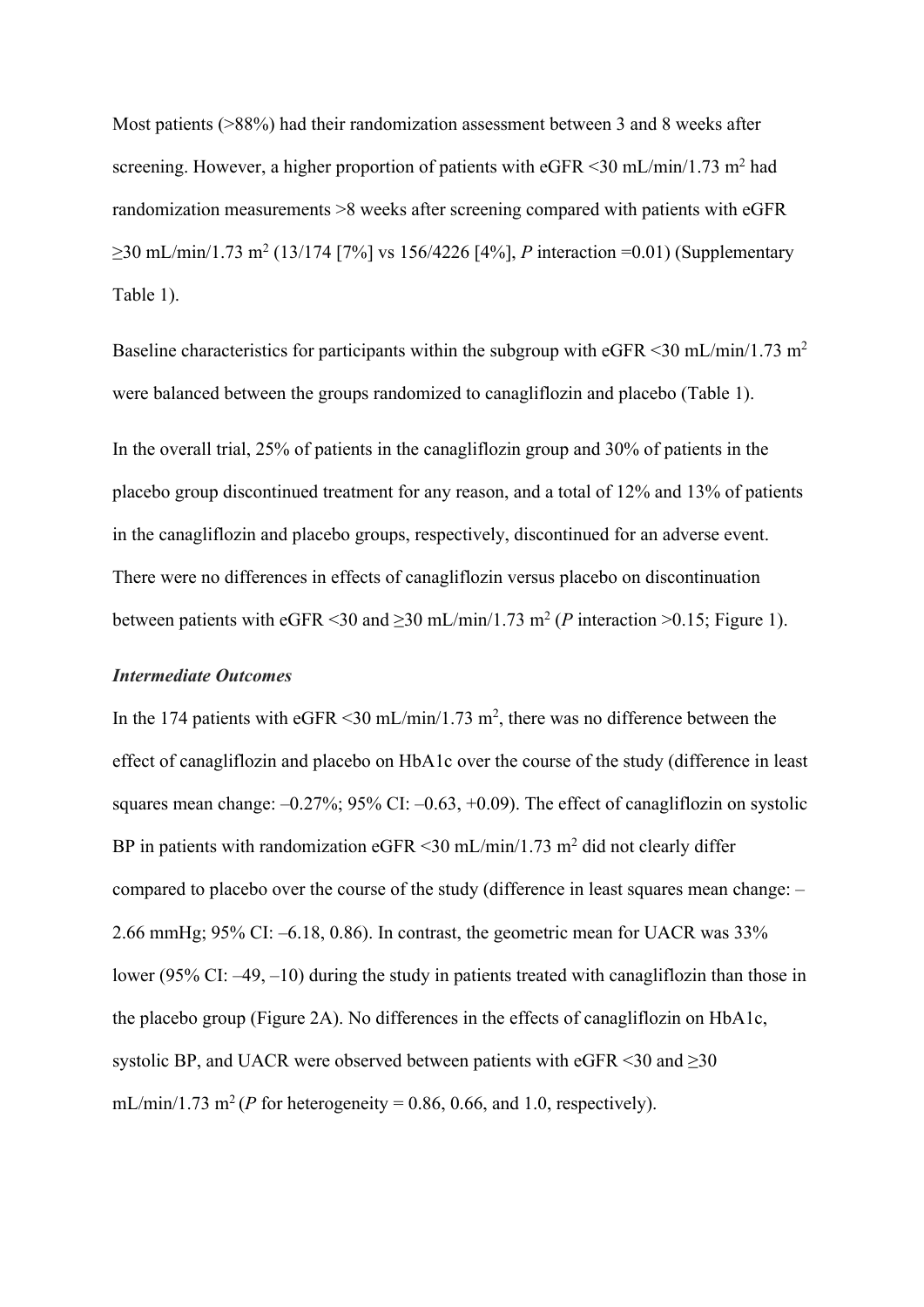Mean eGFR in participants with eGFR  $\leq$ 30 mL/min/1.73 m<sup>2</sup> over the course of the study is depicted in Figure 2B. The mean annual decline in eGFR from baseline to Week 130 was slower in patients treated with canagliflozin compared with placebo (mean slopes of +0.03 vs -1.88 mL/min/1.73 m<sup>2</sup>/year, respectively; placebo-subtracted difference: 1.91 mL/min/1.73 m<sup>2</sup>/year; 95% CI: 0.18, 3.64). The mean acute change in eGFR from baseline to Week 3 was  $3.26$  mL/min/1.73 m<sup>2</sup> with canagliflozin and  $4.14$  mL/min/1.73 m<sup>2</sup> with placebo (placebosubtracted difference:  $-0.88 \text{ mL/min}/1.73 \text{ m}^2$ ; 95% CI:  $-3.16$ , 1.39). From Week 3 to the last measurement, there was a 66% difference in the mean rate of eGFR decline with canagliflozin compared with placebo (mean slopes of  $-1.30$  vs  $-3.83$  mL/min/1.73 m<sup>2</sup>/year, respectively; placebo-subtracted difference: 2.54 mL/min/1.73 m<sup>2</sup>/year; 95% CI: 0.90, 4.17).

#### *Kidney, Cardiovascular, and Mortality Outcomes*

Despite a limited number of events in the subset of 174 participants with eGFR <30  $mL/min/1.73$  m<sup>2</sup>, the point estimates for the effects of canagliflozin on most kidney, cardiovascular, and mortality outcomes were generally consistent with those seen in patients with eGFR  $\geq$ 30 mL/min/1.73 m<sup>2</sup> (all *P* interaction  $\geq$  0.20; Figure 3). Treatment with canagliflozin reduced the risk of kidney failure in participants with eGFR  $\geq$ 30 mL/min/1.73  $m<sup>2</sup>$  (HR: 0.70; 95% CI: 0.54, 0.91) and the effects were consistent in participants with eGFR  $\leq$ 30 mL/min/1.73 m<sup>2</sup> (HR: 0.67; 95% CI: 0.35, 1.27; *P* interaction = 0.80).

#### *Safety*

Within the subgroup of patients with eGFR  $\leq$  30 mL/min/1.73 m<sup>2</sup>, those treated with canagliflozin had similar rates of adverse events, serious adverse events, hyperkalemia, and hypoglycemia compared to those treated with placebo. There was also no imbalance in the rate of kidney-related adverse events or acute kidney injury events with canagliflozin compared with placebo in this subgroup. In addition, there was no evidence of heterogeneity in the occurrence of adverse events between patients with eGFR <30 and  $\geq$ 30 mL/min/1.73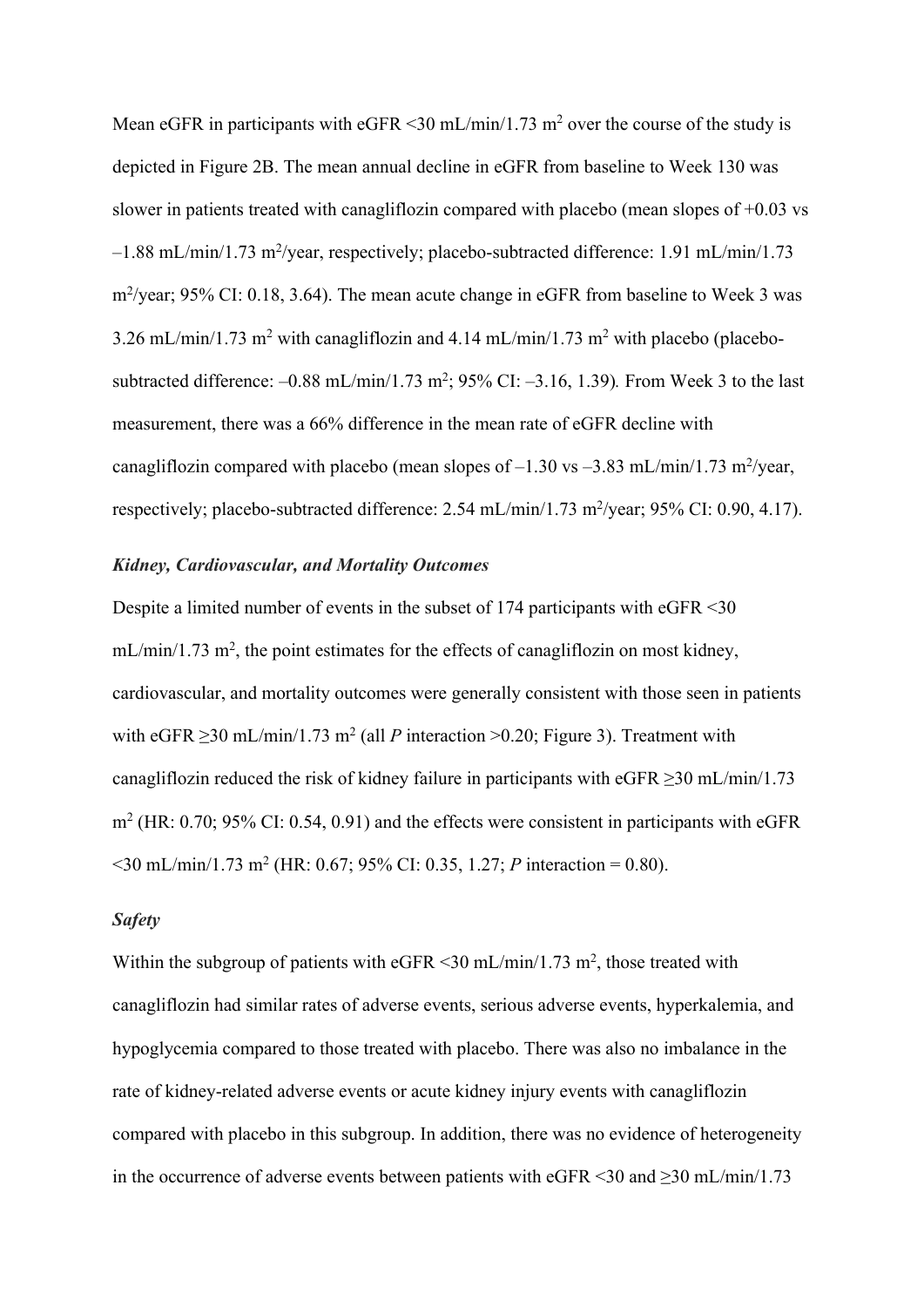m<sup>2</sup> (all *P* interaction >0.12; Figure 4). The incidence of serious adverse events during on- and off-treatment periods are shown in Supplementary Table 2. Among patients with eGFR <30  $mL/min/1.73 m<sup>2</sup>$ , the number of participants with a fracture (4 in each group) or amputation (3 with canagliflozin and 1 with placebo) was low between groups.

## **Discussion**

In this post hoc analysis of participants in the CREDENCE trial with eGFR <30 mL/min/1.73 m2 at randomization, treatment with canagliflozin reduced albuminuria and the rate of eGFR decline compared with placebo. The effects of canagliflozin on kidney, cardiovascular, and mortality outcomes in participants with eGFR  $\leq$ 30 mL/min/1.73 m<sup>2</sup> appeared to be consistent with those seen in participants with eGFR  $\geq$ 30 mL/min/1.73 m<sup>2</sup> at randomization. There was no detectable increase in harmful effects, including kidney-related adverse events and acute kidney injury, with canagliflozin compared with placebo in participants with eGFR <30  $mL/min/1.73$  m<sup>2</sup>. These results support the use and continuation of SGLT2 inhibitor treatment even in patients with eGFR <30 mL/min/1.73 m<sup>2</sup> until the commencement of maintenance dialysis or receipt of a kidney transplant, and clinicians should consider this when discussing treatment options for patients with low eGFR.

Canagliflozin slowed the rate of eGFR decline in this subgroup of patients with eGFR <30  $mL/min/1.73 m<sup>2</sup>$ . Unlike the overall population, there was no detectable initial acute drop in eGFR with canagliflozin in this subgroup, which is consistent with results of a subgroup analysis of patients with stage 3b and 4 chronic kidney disease from another SGLT2 inhibitor study (9). There is no clear evidence that a reduction in intraglomerular pressure occurs at this stage of nephropathy with these agents (10), although recent data demonstrate that blood pressure reduction is similar in this advanced stage to that observed in early stages of nephropathy (11). Other factors such as blood pressure reduction may have also contributed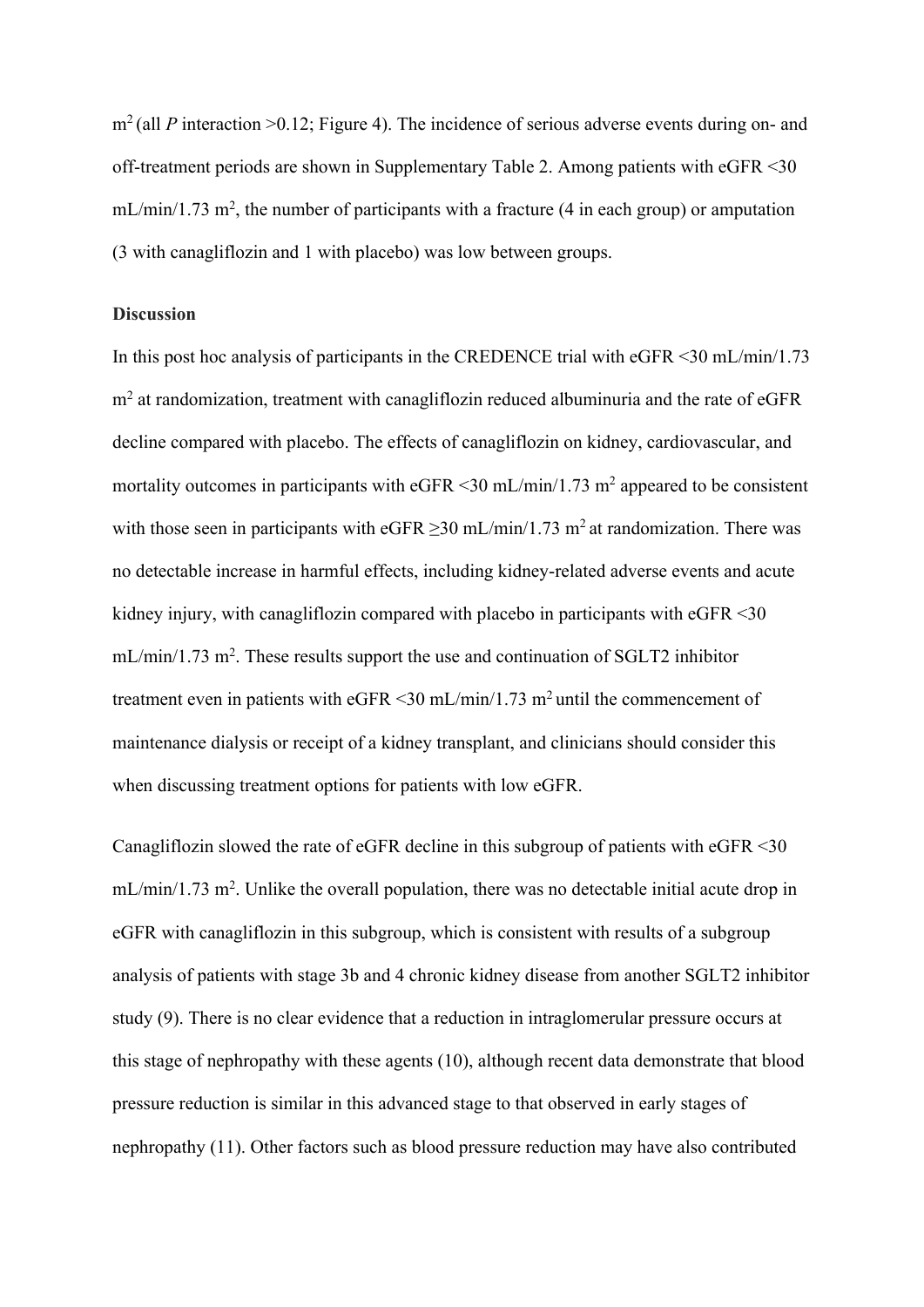to the slowing of chronic kidney disease. In addition, the requirement that the screening eGFR had to exceed 30 mL/min/1.73 m<sup>2</sup> suggests that some of the randomization eGFR values that were less than 30 mL/min/1.73 m<sup>2</sup> probably resulted from random variation in patients whose typical eGFR was greater than 30 mL/min/1.73 m<sup>2</sup>. Thus, an additional consideration is reversion to the mean since this cohort did have eGFR values just above 30  $mL/min/1.73$  m<sup>2</sup> at screening and below 30 mL/min/1.73 m<sup>2</sup> at randomization. Furthermore, most participants had eGFR levels between 20 and 30 mL/min/1.73 m<sup>2</sup>, so these results may not be generalizable to people with even lower eGFR levels.

Studies in animal models demonstrate that SGLT2 inhibition results in sympathetic inhibition of kidney nerve function and this may account for the glucose independent effect of SGLT2 inhibition on blood pressure (12). Therefore, the 3 to 4 mmHg reduction in blood pressure that results from SGLT2 inhibition may contribute in some part to renoprotection similar to what was observed in the captopril trial, where a 4 mmHg difference in blood pressure contributed to slowed progression of diabetic nephropathy (13). The aforementioned denervation hypothesis is also consistent with results from the Dapagliflozin and Prevention of Adverse-Outcomes in Heart Failure (DAPA HF) trial, which demonstrated that the SGLT2 inhibitor dapagliflozin was beneficial in people without diabetes (14). The denervation hypothesis also aligns with the beneficial effects of canagliflozin observed in the subset of patients with eGFR <30 mL/min/1.73 m<sup>2</sup>, in whom some kidney and cardiovascular benefits are seen and are glucose-independent. Additionally, the heterogeneity of effects on HbA1c, but not on other efficacy outcomes between eGFR subgroups (30 to <45, 45 to <60, and 60 to  $\leq$ 90 mL/min/1.73 m<sup>2</sup>) further supports a glucose-independent mechanism of kidney and cardiovascular protection (8). While other potential mechanisms for renoprotection are actively being studied (11, 15-17), it is clear that the albuminuria reduction seen in this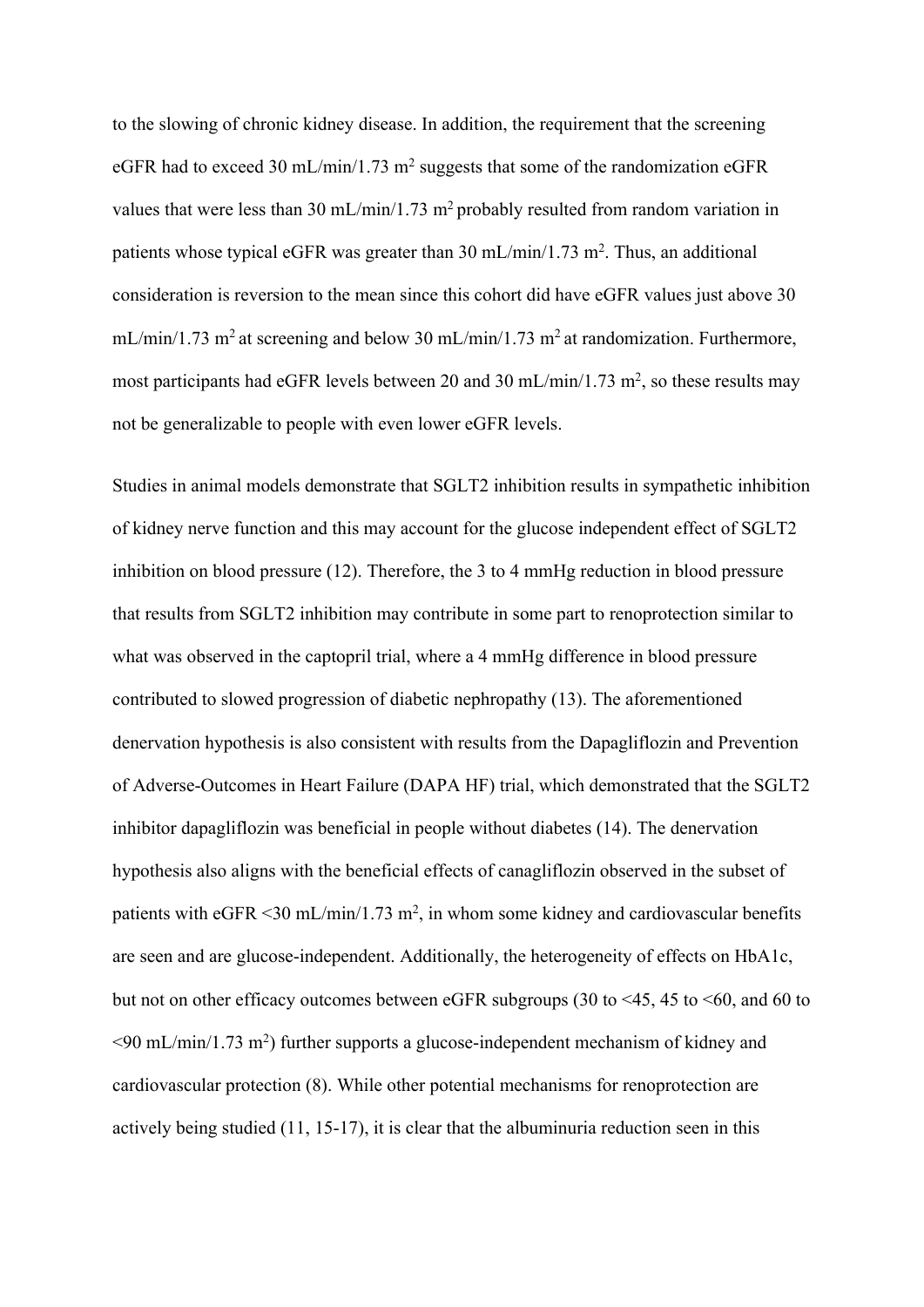subgroup was similar to the overall population and this is a well-accepted surrogate for renoprotection (18).

The conclusions that can be drawn from this non-prespecified subgroup, post hoc analysis should be interpreted cautiously due to the limited statistical precision to robustly assess these outcomes due to the small sample size of this participant group.

The recently terminated Dapagliflozin And Prevention of Adverse outcomes in Chronic Kidney Disease (DAPA-CKD) trial (19) and ongoing Effects of Dapagliflozin in Nondiabetic Patients With Proteinuria (DIAMOND) trial (20) recruited participants with eGFR down to 25 mL/min/1.73 m2 while The Study of Heart and Kidney Protection With Empagliflozin (EMPA-Kidney) trial (21) includes those with an eGFR down to 20  $mL/min/1.73$  m<sup>2</sup>. Once available, data from these trials will provide additional insight into the effect of SGLT2 inhibitors in people with lower initial eGFR levels. Until these data are made available, the consistent benefit of canagliflozin in the overall CREDENCE population and in patients with eGFR  $\leq$ 30 mL/min/1.73 m<sup>2</sup> at randomization, suggest that there is no reason to discontinue treatment until the commencement of maintenance dialysis or receipt of a kidney transplant, as stipulated in the CREDENCE protocol. While there may be similar renoprotective effects in people with eGFR below 30 mL/min/1.73 m<sup>2</sup>, we would not recommend initiating treatment with SGLT2 inhibitor in eGFR <30 mL/min/1.73 m2 until results of the other pending results are available.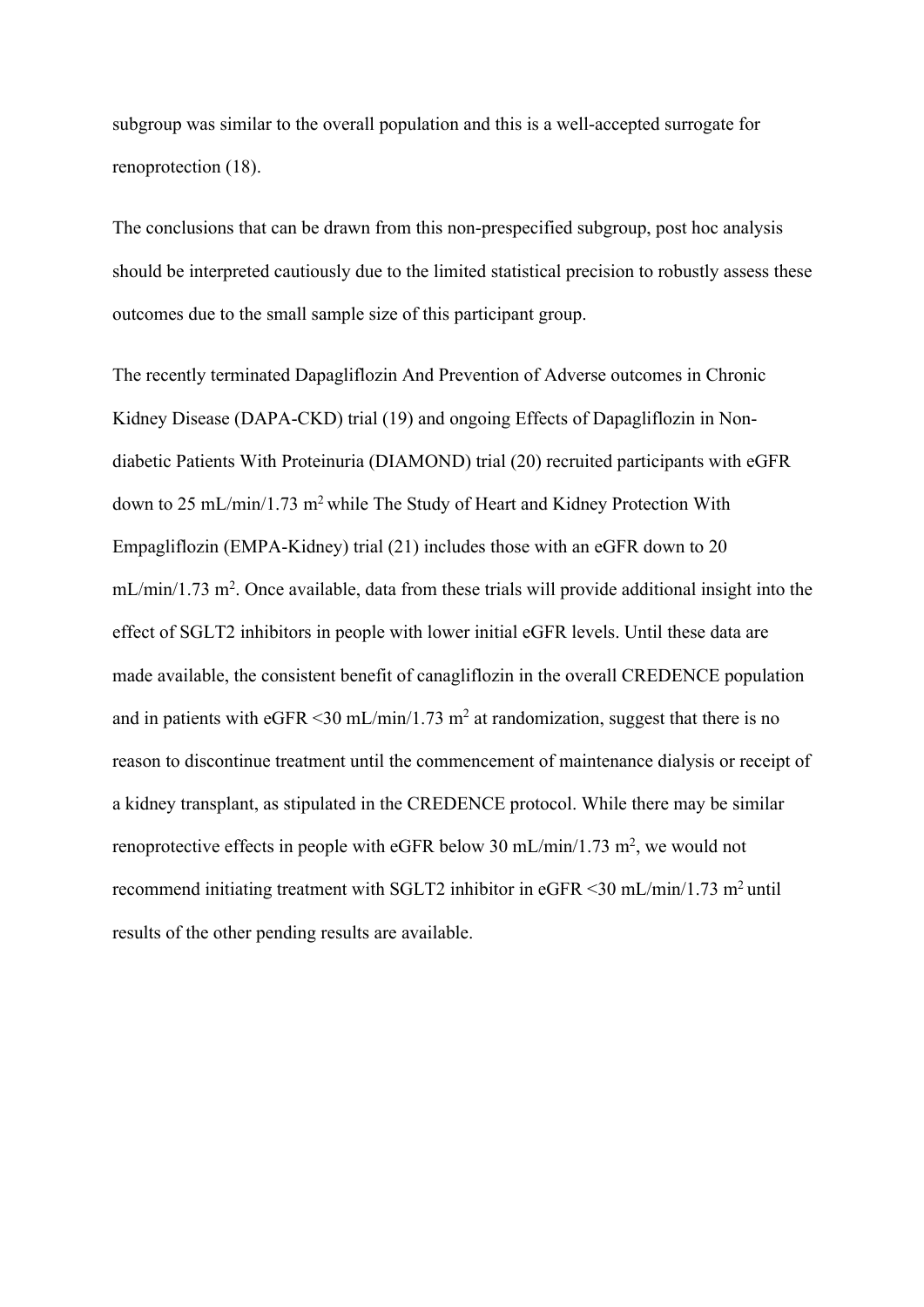#### **Acknowledgments**

We thank all participants, investigators, and trial teams for their participation in the trial. The CREDENCE study was sponsored by Janssen Research & Development, LLC, and was conducted collaboratively by the sponsor, an academic-led steering committee, and an academic research organization, George Clinical. Analyses were performed by George Clinical and independently confirmed by the sponsor. All authors provided input through the development of this manuscript and approved the final version for submission. Medical writing support was provided by Elizabeth Meucci, PhD, of MedErgy, and was funded by Janssen Global Services, LLC. Canagliflozin has been developed by Janssen Research & Development, LLC, in collaboration with Mitsubishi Tanabe Pharma Corporation.

## **Disclosures**

All of the authors received research support and consulting fees from Janssen in relation to their roles on the Steering Committee of the CREDENCE trial.

G. Bakris has received research funding paid to the University of Chicago for serving as principal investigator on national clinical trials for Bayer, Janssen, and Novo Nordisk; has served as a consultant for Merck, Relypsa, Novo Nordisk, and AstraZeneca; has served on a steering committee for Vascular Dynamics; has served as Editor of the *American Journal of Nephrology* and *Nephrology*, Editor-in-Chief of *UpToDate,* and Nephrology and Hypertension Section Editor of *UpToDate*; and has served as Associate Editor of *Diabetes Care*, *Hypertension Research*, and *Nephrology, Dialysis, and Transplantation*.

M. Oshima is supported by the Japan Society for the Promotion of Science Program for Fostering Globally Talented Researchers.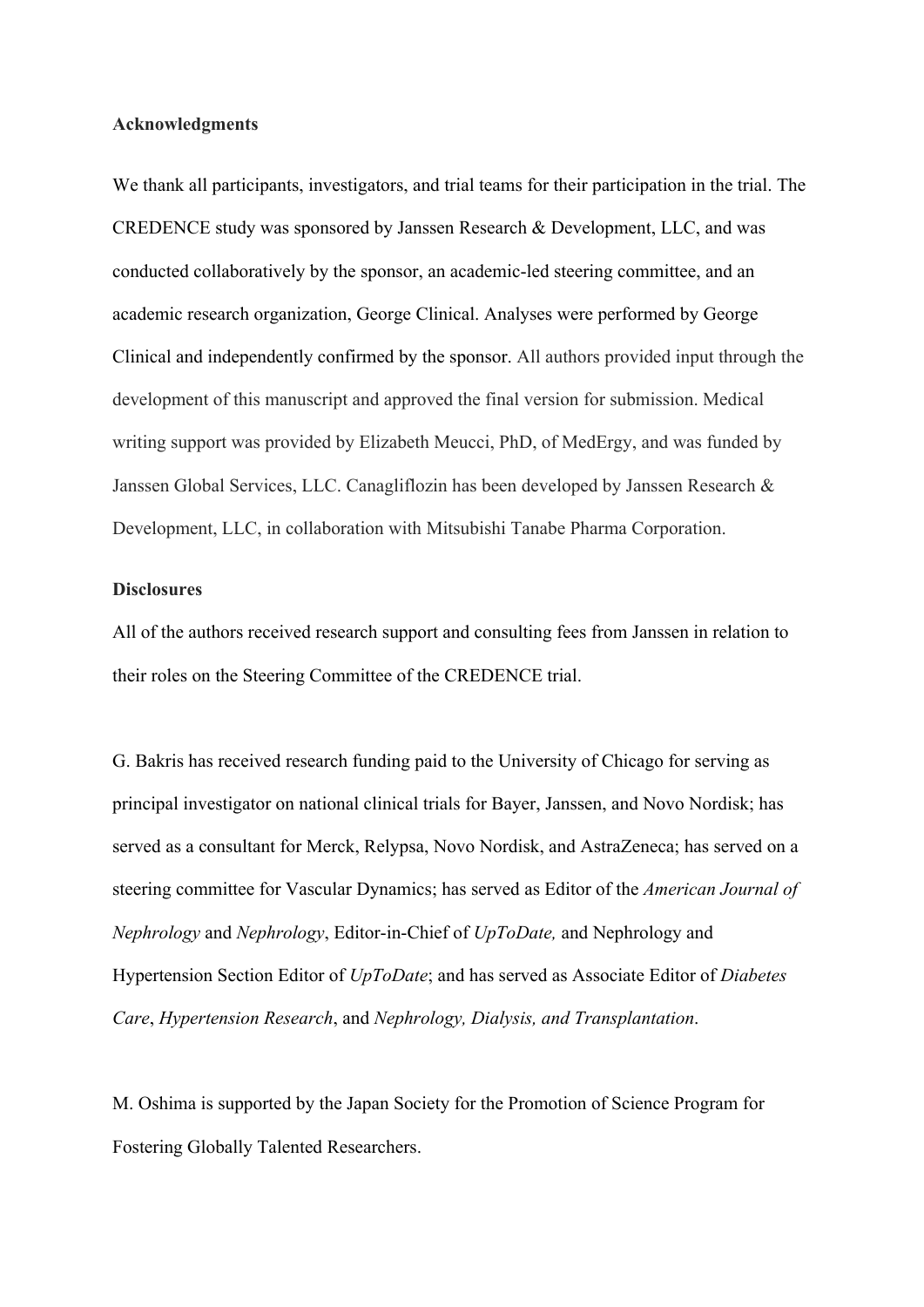K.W. Mahaffey has received research support from Afferent, Amgen, Apple, Inc, AstraZeneca, Cardiva Medical, Inc, Daiichi, Ferring, Google (Verily), Johnson & Johnson, Luitpold, Medtronic, Merck, National Institutes of Health (NIH), Novartis, Sanofi, St. Jude, and Tenax; and has served as a consultant (speaker fees for CME events only) for Abbott, Ablynx, AstraZeneca, Baim Institute, Boehringer Ingelheim, Bristol-Myers Squibb, Elsevier, GlaxoSmithKline, Johnson & Johnson, MedErgy, Medscape, Mitsubishi, Myokardia, NIH, Novartis, Novo Nordisk, Portola, Radiometer, Regeneron, Springer Publishing, and UCSF.

R. Agarwal has received research funding from GlaxoSmithKline; has received personal fees from Akebia, Bayer, Johnson & Johnson, Boehringer Ingelheim, Takeda, Daiichi Sankyo, Amgen, AstraZeneca, Sanofi, Celgene, Reata, Relypsa, GlaxoSmithKline, Gilead, ER Squibb and Sons, Fresenius, Ironwood Pharmaceuticals, Otsuka, Opko, and Eli Lilly; and has served as Associate Editor of the *American Journal of Nephrology* and *Nephrology, Dialysis, and Transplantation* and as an author on *UpToDate*.

C.P. Cannon has received research grants from Amgen, Boehringer Ingelheim, Bristol-Myers Squibb, Daiichi Sankyo, Merck, Janssen, and Takeda; and has received consulting fees from Aegerion, Alnylam, Amarin, Amgen, AstraZeneca, Boehringer Ingelheim, Bristol-Myers Squibb, Corvidia, GlaxoSmithKline, Innovent, Eisai, Eli Lilly, Kowa, Merck, Pfizer, Regeneron, and Sanofi.

G. Capuano is a full-time employee of Janssen Research & Development, LLC.

D.M. Charytan has received fees paid by Janssen Pharmaceuticals to the Baim Institute for work on the CREDENCE trial steering committee and as Scientific Lead; and received salary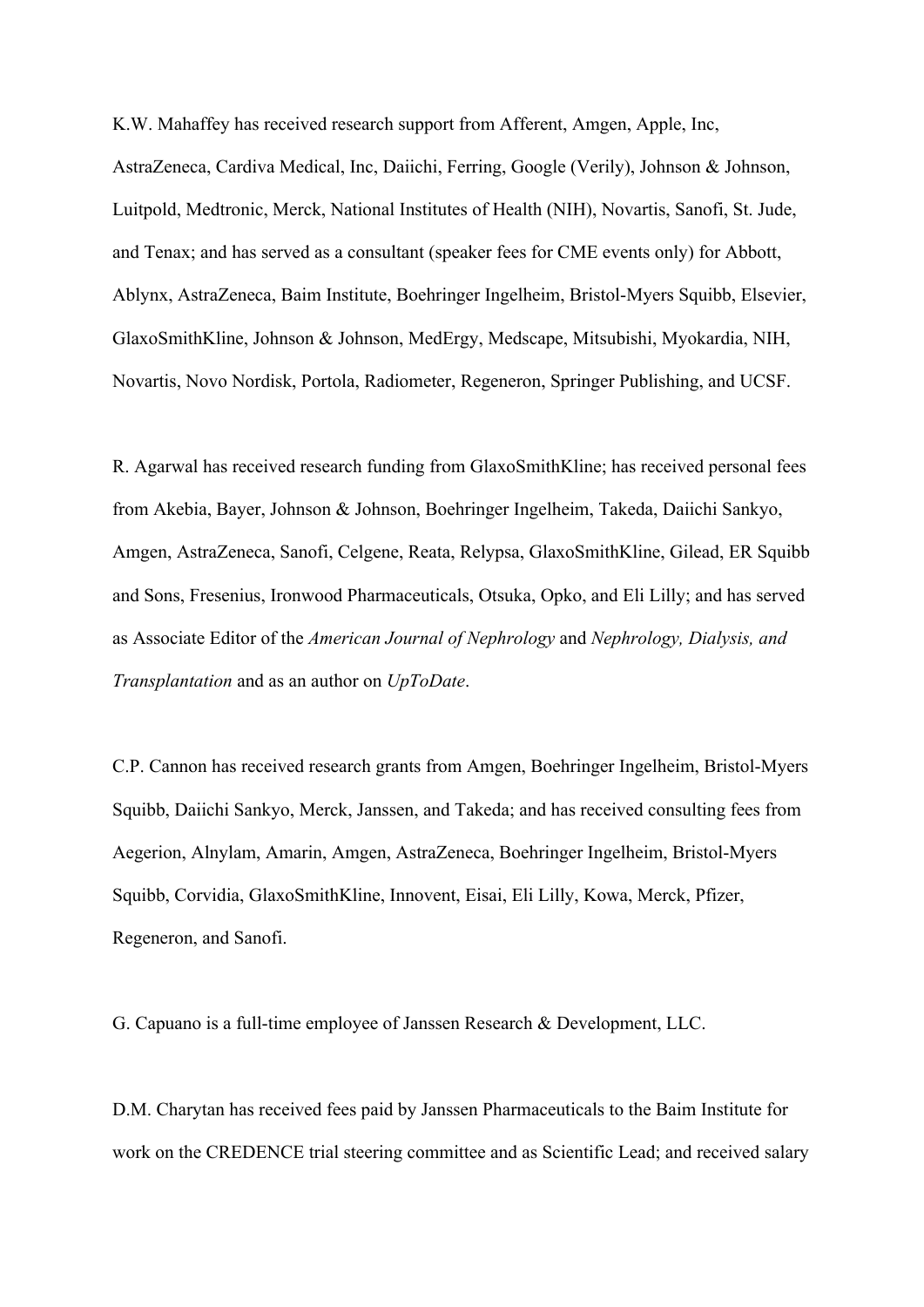support from the Baim Institute for this work through October 2018. After that time, he received consulting fees from Baim. He has consulted for Amgen, AstraZeneca, Medtronic/Covidien, Zoll, Fresenius, Daiichi Sankyo, Douglas and London, Eli Lilly, Merck, Gilead, GlaxoSmithKline, and Novo Nordisk; has served on data safety and monitoring boards for AstraZeneca and Allena Pharmaceuticals; has served on a CEC for Merck and PLC Medical; and has received research support from Amgen and Medtronic.

D. de Zeeuw has served on advisory boards and/or as a speaker for Bayer, Boehringer Ingelheim, Fresenius, Mundipharma, and Mitsubishi Tanabe; has served on steering committees and/or as a speaker for AbbVie and Janssen; and has served on data safety and monitoring committees for Bayer.

R. Edwards is a full-time employee of Janssen Research & Development, LLC.

T. Greene has received consulting fees from Janssen, Durect, and Pfizer; and research support from AstraZeneca and Boehringer Ingelheim.

H.J.L. Heerspink has served as a consultant for AbbVie, Astellas, AstraZeneca, Boehringer Ingelheim, Fresenius, Gilead, Janssen, Merck, and Mitsubishi Tanabe; and has received grant support from AbbVie, AstraZeneca, Boehringer Ingelheim, and Janssen.

A. Levin serves as a scientific advisor to Boehringer Ingelheim, AstraZeneca, and the National Institute of Diabetes and Digestive and Kidney Diseases (NIDDK), is on the data safety and monitoring board for NIDDK, Kidney Precision Medicine, University of Washington Kidney Research Institute Scientific Advisory Committee, and is funded by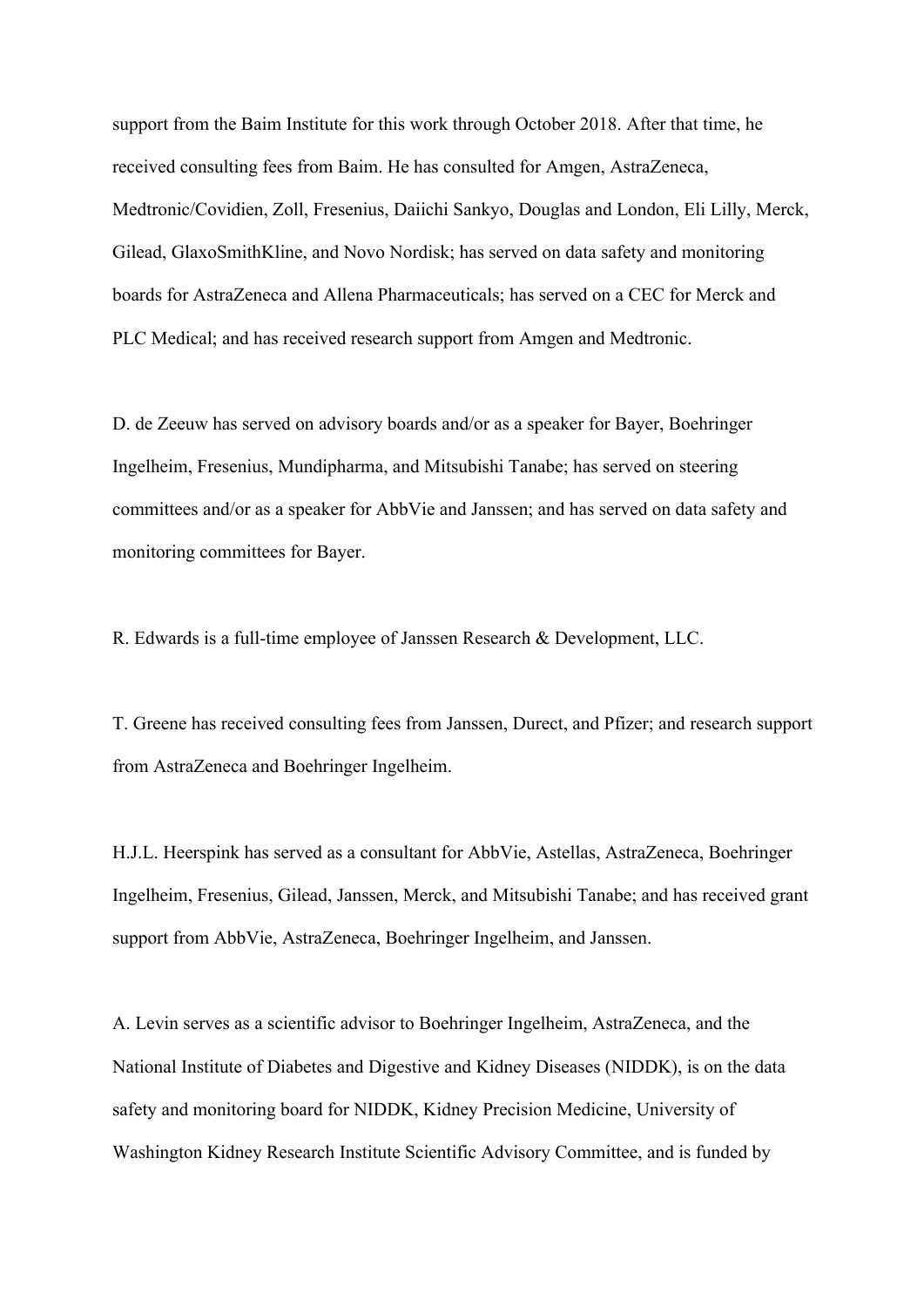Canadian Institute of Health Research, and Kidney Foundation of Canada. She has received fees for time as CREDENCE National Coordinator from Janssen, directed to her academic team.

B. Neal is supported by an Australian National Health and Medical Research Council Principal Research Fellowship; holds a research grant for this study from Janssen; and has held research grants for other large-scale cardiovascular outcome trials from Roche, Servier, and Merck Schering-Plough; and his institution has received consultancy, honoraria, or travel support for contributions he has made to advisory boards and/or the continuing medical education programs of Abbott, Janssen, Novartis, Pfizer, Roche, and Servier.

R. Oh is a full-time employee of Janssen Research & Development, LLC.

C. Pollock has received honoraria for serving on advisory boards and as a speaker for Merck Sharpe & Dohme, AstraZeneca, and Boehringer Ingelheim/Eli Lilly.

N. Rosenthal is a full-time employee of Janssen Research & Development, LLC.

D.C. Wheeler has received fees and travel funding from Janssen for his role as a member of the CREDENCE steering committee. He has also received fees for advisory boards, steering committee roles, or scientific presentations from Amgen, AstraZeneca, Bayer, Boehringer Ingelheim, GlaxoSmithKline, Mitsubishi, Mundipharma, Napp, Ono Pharma, Tricida, and Vifor Fresenius.

H. Zhang has received consulting fees from Janssen.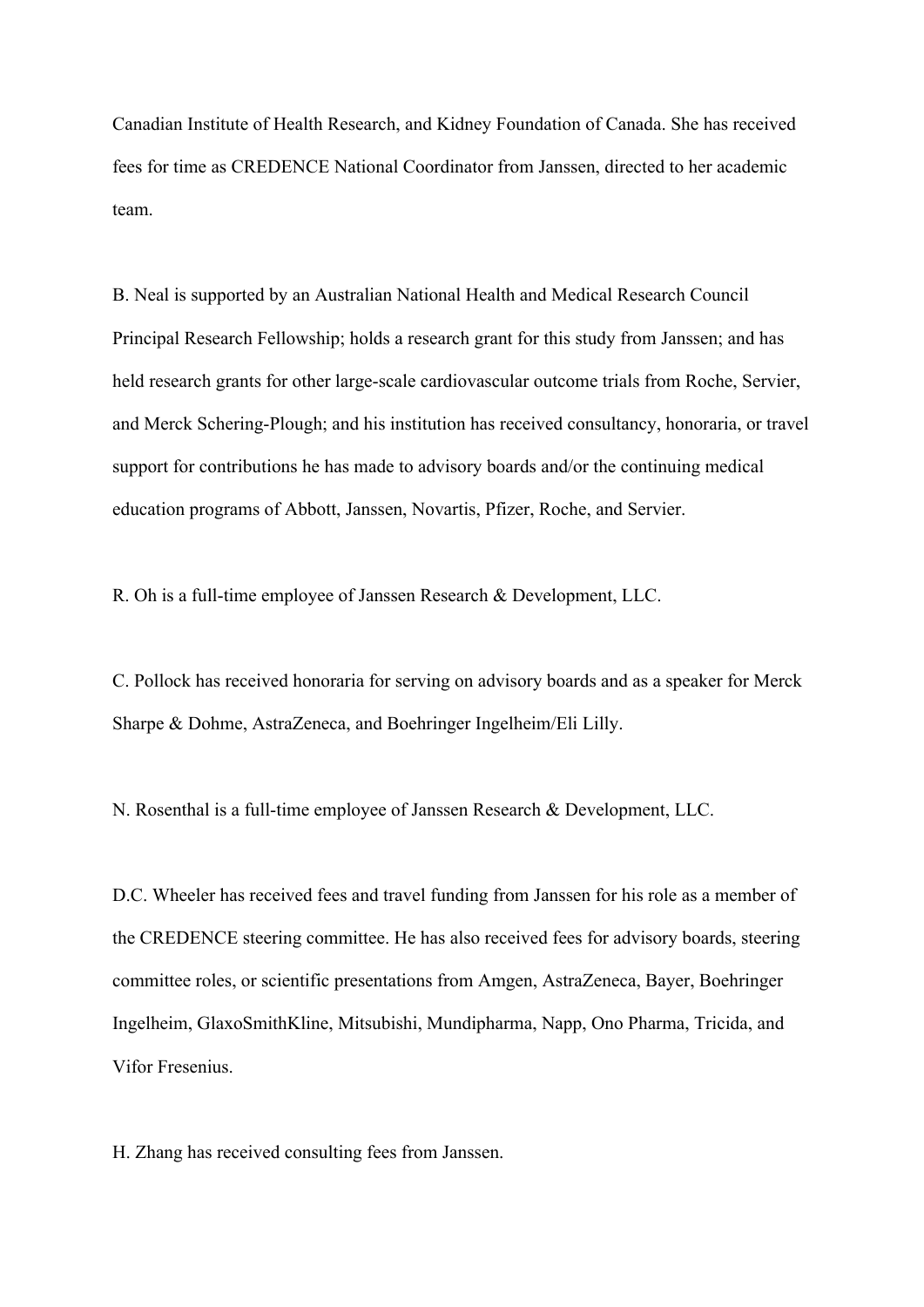B. Zinman has served as a consultant and received honoraria from AstraZeneca, Boehringer Ingelheim, Eli Lilly, MSD, Novo Nordisk, and Sanofi and has received grant support from Boehringer Ingelheim, Novo Nordisk, and AstraZeneca.

M.J. Jardine is supported by a Medical Research Future Fund Next Generation Clinical Researchers Program Career Development Fellowship; is responsible for research projects that have received unrestricted funding from Baxter, Amgen, Eli Lilly, and Merck Sharp & Dohme; serves on a steering committee sponsored by CSL; has served on advisory boards sponsored by Akebia, Baxter, Boehringer Ingelheim, MSD, and Vifor; and has spoken at scientific meetings sponsored by Janssen and Amgen, with any consultancy, honoraria, or travel support paid to her institution.

V. Perkovic has received fees for advisory boards, steering committee roles, or scientific presentations from AbbVie, Astellas, AstraZeneca, Bayer, Baxter, Bristol-Myers Squibb, Boehringer Ingelheim, Dimerix, Durect, Eli Lilly, Gilead, GlaxoSmithKline, Janssen, Merck, Mitsubishi Tanabe, Mundipharma, Novartis, Novo Nordisk, Pfizer, Pharmalink, Relypsa, Retrophin, Sanofi, Servier, Vifor, and Tricida.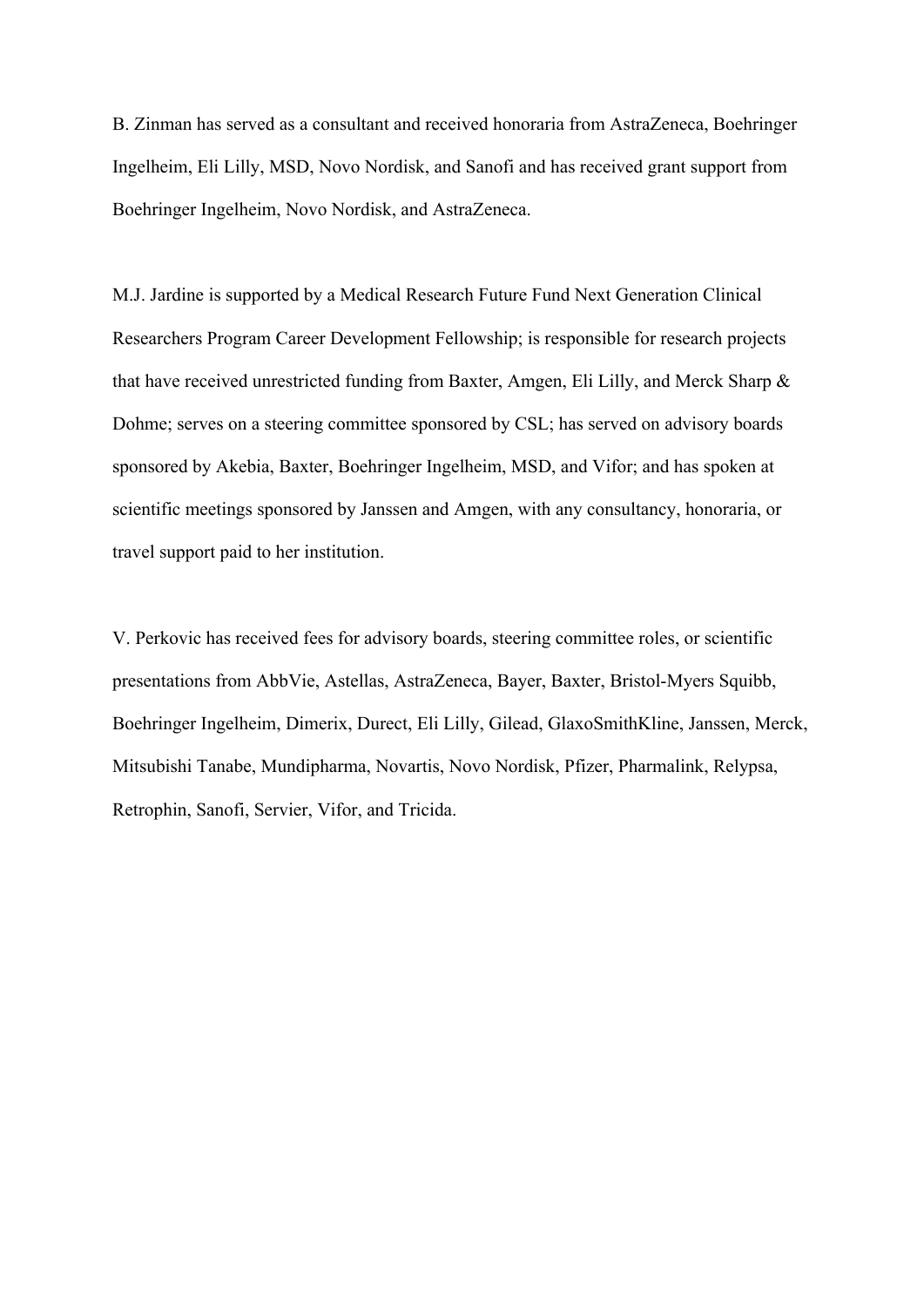# **Supplementary Materials Table of Contents**

# **Supplementary Table 1. Time Between Screening and Randomization Measurements**

eGFR, estimated glomerular filtration rate.

## **Supplementary Table 2. Serious Adverse Events During On- and Off-treatment**

SAE, serious adverse event; eGFR, estimated glomerular filtration rate; SD, standard deviation.

\*2 patients with eGFR  $\leq$ 30 mL/min/1.73 m<sup>2</sup> in the canagliflozin arm stopped the drug due to a fatal SAE.

<sup>†</sup>10 and 8 patients with eGFR  $\geq$ 30 mL/min/1.73 m<sup>2</sup> in the canagliflozin and placebo arms, respectively, stopped the drug due to a fatal SAE.

**Supplementary Figure 1. Distribution of eGFR at randomization in participants with randomization eGFR <30 mL/min/1.73 m2 .** eGFR, estimated glomerular filtration rate.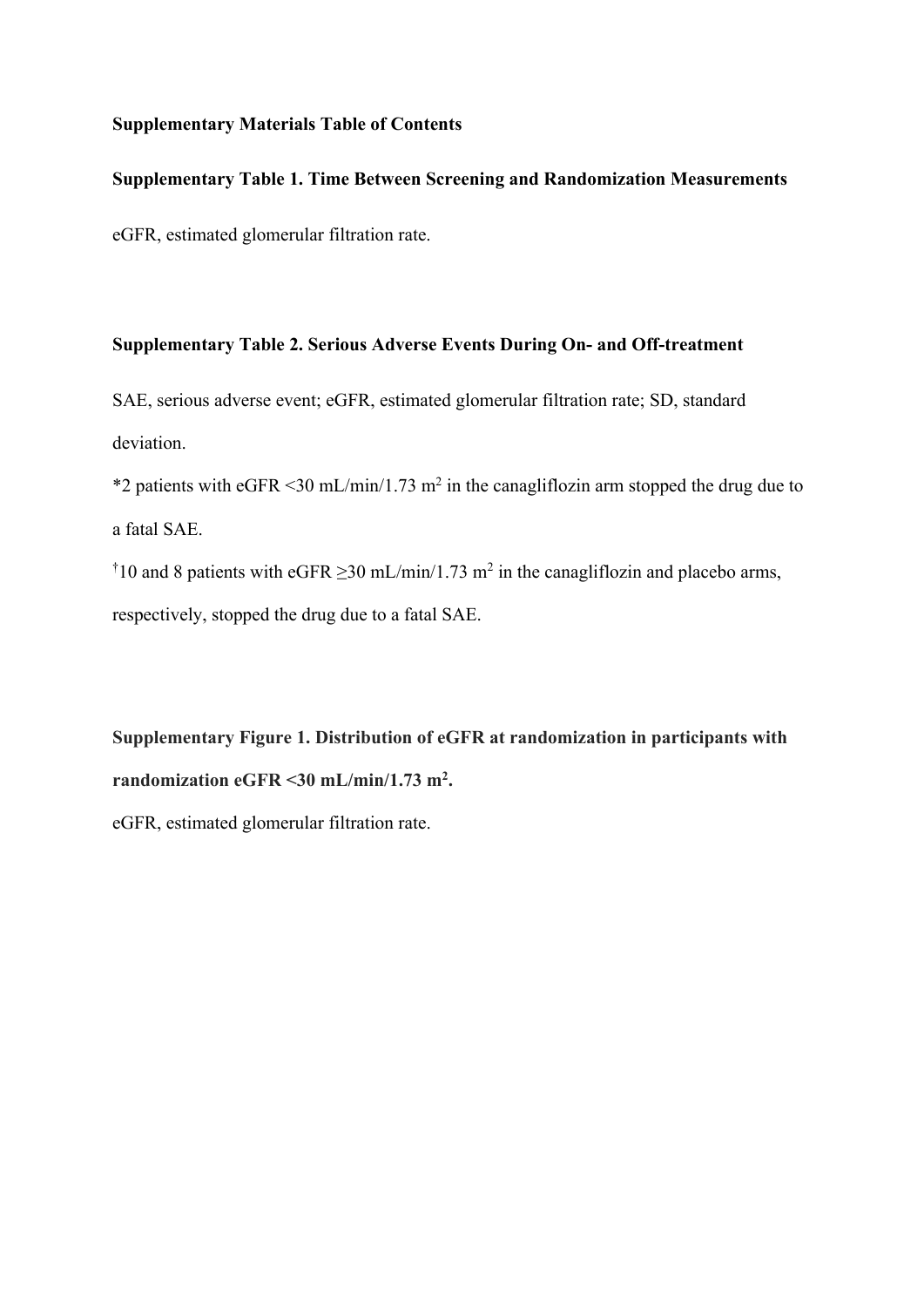#### **References**

- 1. Afkarian M, Zelnick LR, Hall YN, Heagerty PJ, Tuttle K, Weiss NS, de Boer IH: Clinical manifestations of kidney disease among US adults with diabetes, 1988-2014. *JAMA* 316: 602-610, 2016
- 2. Brenner BM, Cooper ME, de Zeeuw D, Keane WF, Mitch WE, Parving HH, Remuzzi G, Snapinn SM, Zhang Z, Shahinfar S: Effects of losartan on renal and cardiovascular outcomes in patients with type 2 diabetes and nephropathy. *N Engl J Med* 345: 861-869, 2001
- 3. Lewis EJ, Hunsicker LG, Clarke WR, Berl T, Pohl MA, Lewis JB, Ritz E, Atkins RC, Rohde R, Raz I: Renoprotective effect of the angiotensin-receptor antagonist irbesartan in patients with nephropathy due to type 2 diabetes. *N Engl J Med* 345: 851-860, 2001
- 4. Zelniker TA, Wiviott SD, Raz I, Im K, Goodrich EL, Bonaca MP, Mosenzon O, Kato ET, Cahn A, Furtado RH: SGLT2 inhibitors for primary and secondary prevention of cardiovascular and renal outcomes in type 2 diabetes: a systematic review and meta-analysis of cardiovascular outcome trials. *Lancet* 393: 31-39, 2019
- 5. Jardine MJ, Mahaffey KW, Neal B, Agarwal R, Bakris G, Brenner BM, Bull S, Cannon CP, Charytan DM, de Zeeuw D, Edwards R, Greene T, Heerspink HJL, Levin A, Pollock C, Wheeler DC, Xie J, Zhang H, Zinman B, Desai M, Perkovic V: The canagliflozin and renal endpoints in diabetes with established nephropathy clinical evaluation (CREDENCE) study rationale and design. *Am J Nephrol* 46: 462-472, 2017
- 6. Perkovic V, Jardine MJ, Neal B, Bompoint S, Heerspink HJL, Charytan DM, Edwards R, Agarwal R, Bakris G, Bull S, Cannon CP, Capuano G, Chu PL, de Zeeuw D, Greene T, Levin A, Pollock C, Wheeler DC, Yavin Y, Zhang H, Zinman B, Meininger G, Brenner BM, Mahaffey KW: Canagliflozin and renal outcomes in type 2 diabetes and nephropathy. *N Engl J Med* 380: 2295- 2306, 2019
- 7. INVOKANA (canagliflozin) tablets, for oral use [package insert]. Titusville, NJ: Janssen Pharmaceuticals; September 2019.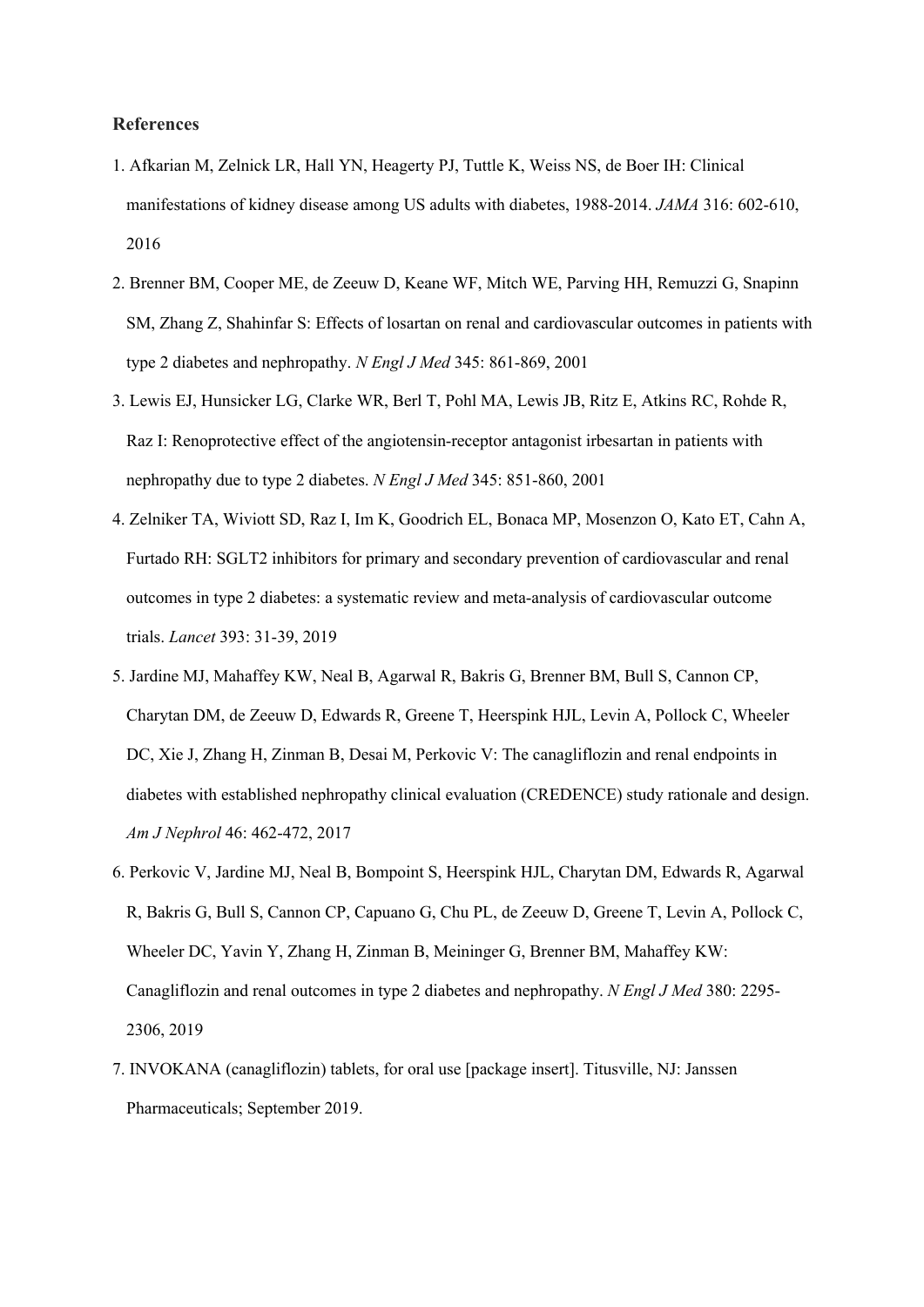- 8. Jardine MJ, Zhou Z, Mahaffey KW, Oshima M, Agarwal R, Bakris G, Bajaj HS, Bull S, Cannon CP, Charytan DM, de Zeeuw D, Luca di Tanna G, Greene T, Heerspink HJL, Levin A, Neal B, Pollock C, Qiu R, Sun T, Wheeler DC, Zhang H, Zinman B, Rosenthal N, Perkovic V, on behalf of the CREDENCE study investigators\*: Renal, cardiovascular, and safety outcomes of canagliflozin by baseline kidney function: a secondary analysis of the CREDENCE randomized trial. *J Am Soc Nephrol* In press, 2020
- 9. Dekkers CC, Wheeler DC, Sjöström CD, Stefansson BV, Cain V, Heerspink HJ: Effects of the sodium–glucose co-transporter 2 inhibitor dapagliflozin in patients with type 2 diabetes and Stages 3b–4 chronic kidney disease. *Nephrology Dialysis Transplantation* 33: 2005-2011, 2018
- 10. Picken M, Long J, Williamson GA, Polichnowski AJ: Progression of chronic kidney disease after acute kidney injury: role of self-perpetuating versus hemodynamic-induced fibrosis. *Hypertension*  68: 921-928, 2016
- 11. Sternlicht H, Bakris G: Blood Pressure Lowering and Sodium-Glucose Co-transporter 2 Inhibitors (SGLT2i): More than osmotic diuresis. *Curr Hypertension Rep* 21: 12, 2019
- 12. Herat LY, Magno AL, Rudnicka C, Hricova J, Carnagarin R, Ward N, Arcambal A, Kiuchi MG, Head GA, Schlaich MP, Matthews VB: SGLT2 inhibitor induced sympatho-inhibition-a novel mechanism for cardiorenal protection. *J Am Coll Cardiol* 5: 169-179, 2020
- 13. Lewis EJ, Hunsicker LG, Bain RP, Rohde RD: The effect of angiotensin-converting-enzyme inhibition on diabetic nephropathy. *N Engl J Med* 329: 1456-1462, 1993
- 14. McMurray JJV, Solomon SD, Inzucchi SE, Kober L, Kosiborod MN, Martinez FA, Ponikowski P, Sabatine MS, Anand IS, Belohlavek J, Bohm M, Chiang CE, Chopra VK, de Boer RA, Desai AS, Diez M, Drozdz J, Dukat A, Ge J, Howlett JG, Katova T, Kitakaze M, Ljungman CEA, Merkely B, Nicolau JC, O'Meara E, Petrie MC, Vinh PN, Schou M, Tereshchenko S, Verma S, Held C, DeMets DL, Docherty KF, Jhund PS, Bengtsson O, Sjostrand M, Langkilde AM: Dapagliflozin in patients with heart failure and reduced ejection fraction. *N Engl J Med* 381: 1995-2008, 2019
- 15. Yaribeygi H, Katsiki N, Butler AE, Sahebkar A: Effects of antidiabetic drugs on NLRP3 inflammasome activity, with a focus on diabetic kidneys. *Drug Discov Today* 24: 256-262, 2019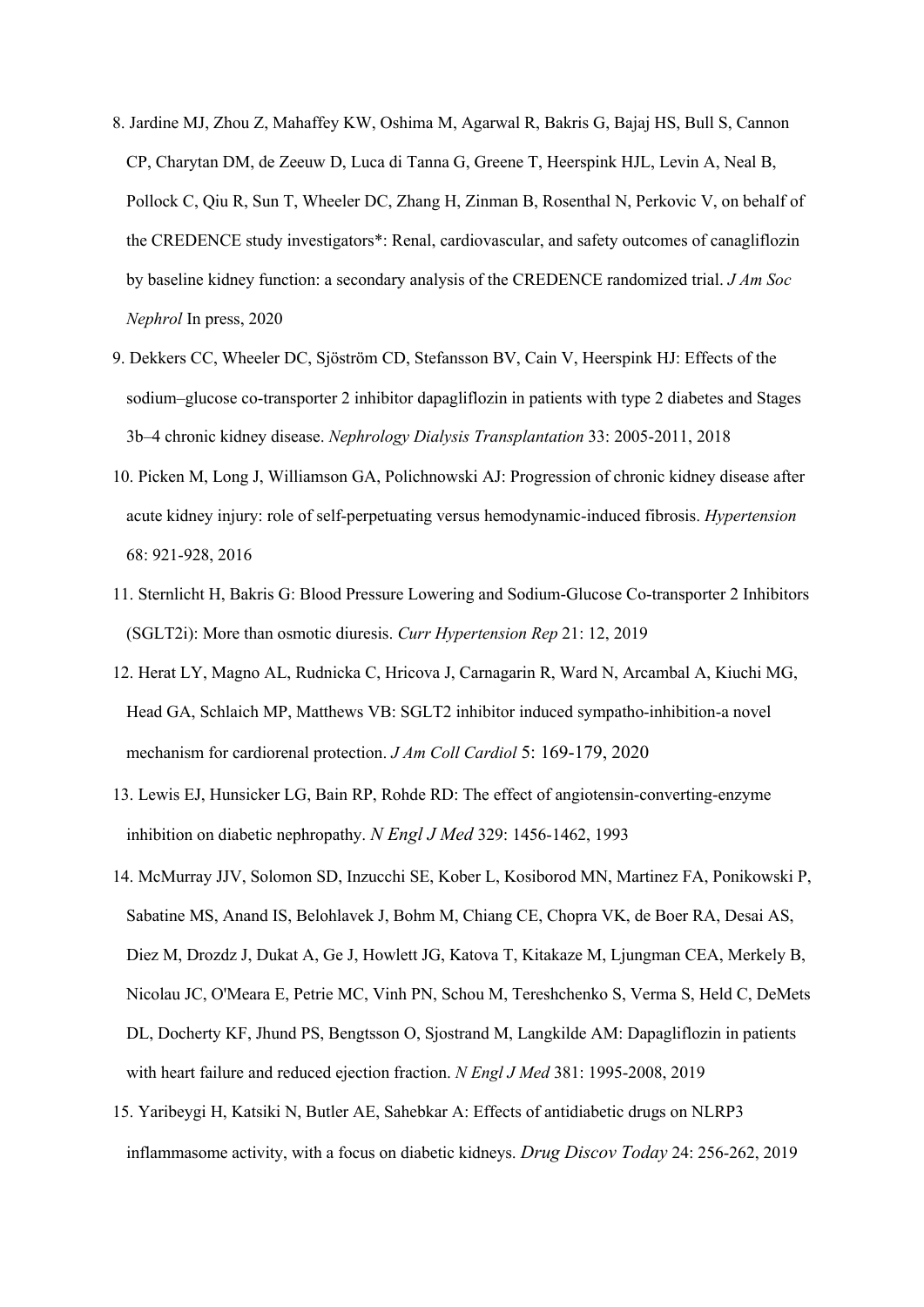- 16. Woods TC, Satou R, Miyata K, Katsurada A, Dugas CM, Klingenberg NC, Fonseca VA, Navar LG: Canagliflozin Prevents Intrarenal Angiotensinogen Augmentation and Mitigates Kidney Injury and Hypertension in Mouse Model of Type 2 Diabetes Mellitus. *Am J Nephrol* 49: 331-342, 2019
- 17. Miyachi Y, Tsuchiya K, Shiba K, Mori K, Komiya C, Ogasawara N, Ogawa Y: A reduced M1 like/M2-like ratio of macrophages in healthy adipose tissue expansion during SGLT2 inhibition. *Sci Rep* 8: 16113, 2018
- 18. Levey AS, Gansevoort RT, Coresh J, Inker LA, Heerspink HL, Grams ME, Greene T, Tighiouart H, Matsushita K, Ballew SH: Change in albuminuria and GFR as end points for clinical trials in early stages of CKD: a scientific workshop sponsored by the National Kidney Foundation in collaboration with the US Food and Drug Administration and European Medicines Agency. *Am J Kidney Dis* 75: 84-104, 2020
- 19. Heerspink HJL, Stefansson BV, Chertow GM, Correa-Rotter R, Greene T, Hou F-F, Lindberg M, McMurray J, Rossing P, Toto R, Langkilde AM, Wheeler DC, Investigators ftD-C: Rationale and protocol of the Dapagliflozin And Prevention of Adverse outcomes in Chronic Kidney Disease (DAPA-CKD) randomized controlled trial. *Nephrol Dial Transplant* 35: 274-282, 2020
- 20. ClinicalTrials.gov: Effects of dapagliflozin in non-diabetic patients with proteinuria (DIAMOND). 2017. Available at: https://clinicaltrials.gov/ct2/show/NCT03190694. Accessed November 5, 2019
- 21. Boehringer Ingelheim, Medical Research Council Population Health Research Unit, CTSU, University of Oxford (academic lead), Eli Lilly and Company: EMPA-KIDNEY (The Study of Heart and Kidney Protection With Empagliflozin). ClinicalTrials.gov Identifier: NCT03594110. Available at: https://clinicaltrials.gov/ct2/show/NCT03594110. Accessed February 12, 2019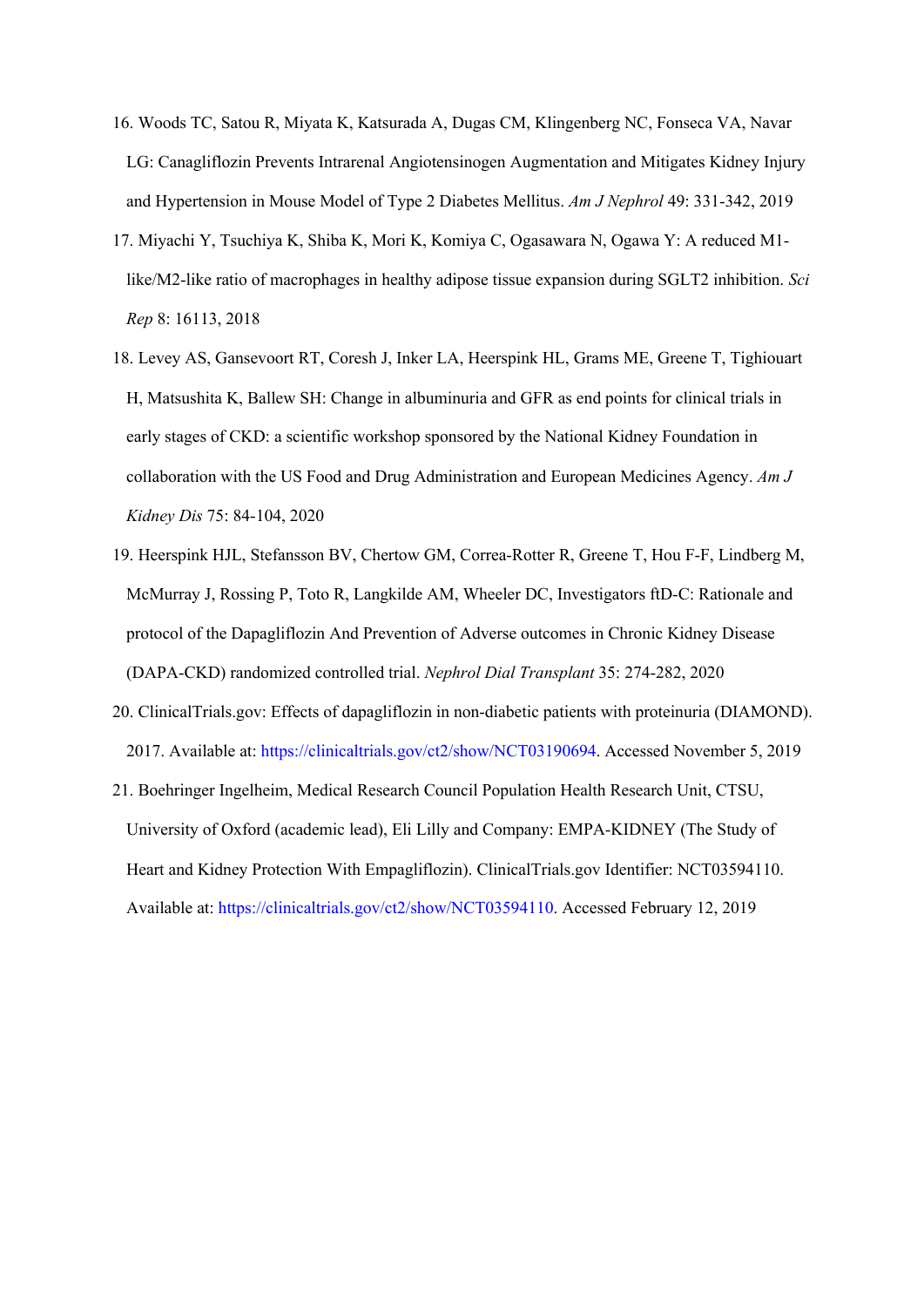|                                      | Canagliflozin | Placebo    | <b>Total</b> |  |
|--------------------------------------|---------------|------------|--------------|--|
| Characteristic*                      | $(n = 84)$    | $(n = 90)$ | $(N = 174)$  |  |
| Age, y                               | 64(10)        | 66(9)      | 65(10)       |  |
| Male, $n$ $\left(\frac{9}{6}\right)$ | 54(64)        | 52(58)     | 106(61)      |  |
| Race, $n$ $%$                        |               |            |              |  |
| White                                | 55 $(65)$     | 59 (66)    | 114(66)      |  |
| <b>Black</b>                         | 7(8)          | 2(2)       | 9(5)         |  |
| Asian                                | 14(17)        | 11(12)     | 25(14)       |  |
| Other <sup>†</sup>                   | 8(10)         | 18(20)     | 26(15)       |  |
| Current smoker, $n$ $(\%)$           | 9(11)         | 14(16)     | 23(13)       |  |
| History of hypertension, n           | 82 (98)       | 89 (99)    | 171 (98)     |  |
| $(\%)$                               |               |            |              |  |
| History of heart failure, n (%)      | 9(11)         | 14(16)     | 23(13)       |  |
| Duration of diabetes, y              | 17.5(9.9)     | 16.6(9.3)  | 17.0(9.6)    |  |
| History of cardiovascular            | 41 (49)       | 45(50)     | 86 (49)      |  |
| disease, $n$ $(\%)$                  |               |            |              |  |
| History of amputation, n (%)         | 10(12)        | 2(2)       | 12(7)        |  |
| Body mass index, $kg/m^2$            | 32(7)         | 31(6)      | 32(6)        |  |
| Systolic BP, mmHg                    | 138 (16)      | 139(17)    | 139 (16)     |  |

**Table 1. Baseline Characteristics of Participants With Randomization eGFR <30 mL/min/1.73 m2**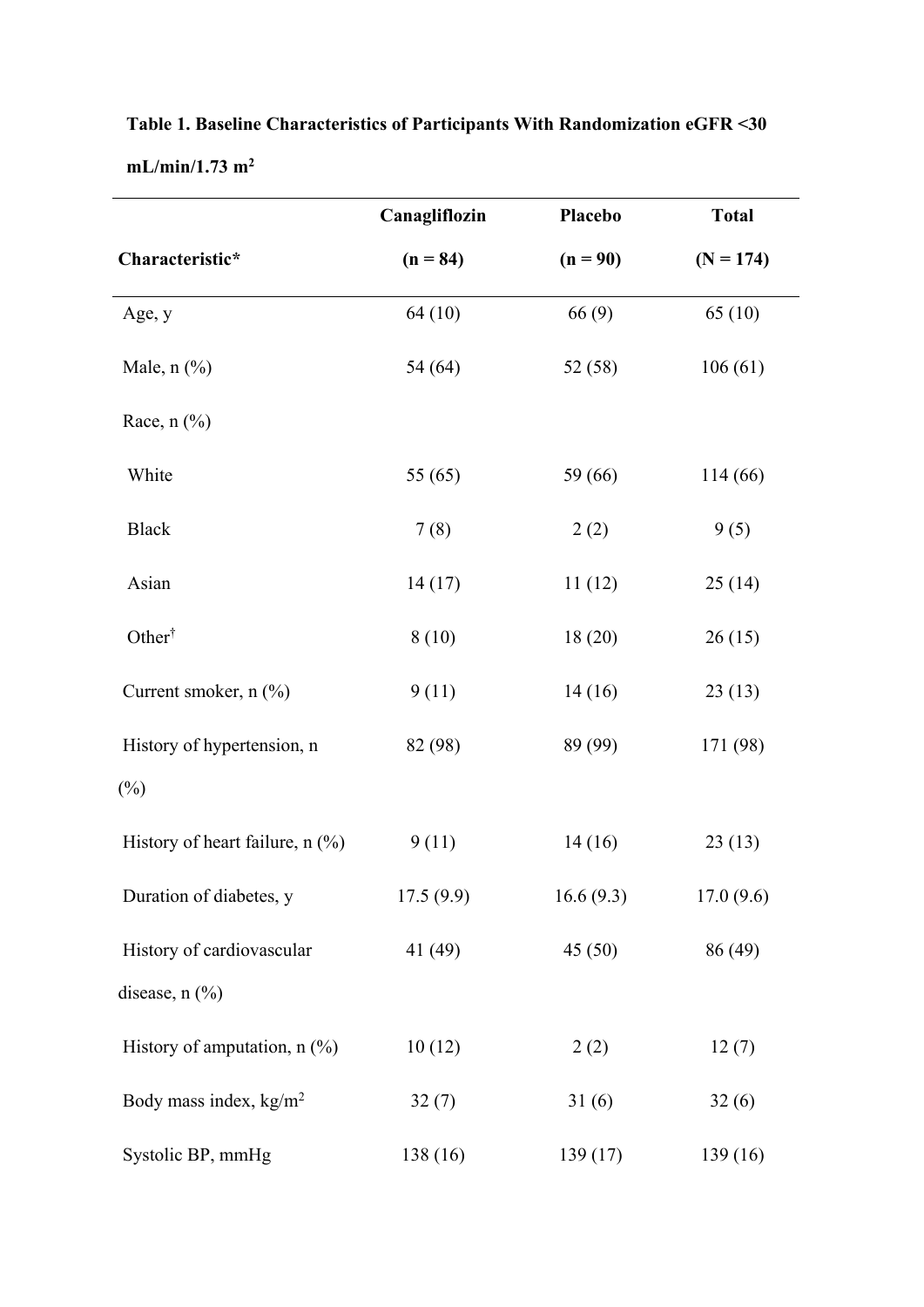| Diastolic BP, mmHg               | 75 (9)         | 76(11)         | 76 (10)        |
|----------------------------------|----------------|----------------|----------------|
| HbAlc, $\%$                      | 8.2(1.3)       | 8.0(1.1)       | 8.1(1.2)       |
| eGFR, mL/min/1.73 m <sup>2</sup> | 26(3)          | 27(3)          | 26(3)          |
| UACR, $mg/g$ , median (IQR)      | 1056           | 1153           | 1064           |
|                                  | $(459 - 2525)$ | $(483 - 2253)$ | $(464 - 2376)$ |

BP, blood pressure; eGFR, estimated glomerular filtration rate; UACR, urinary

albumin:creatinine ratio; IQR, interquartile range; SD, standard deviation.

\*Data are mean (SD) unless otherwise indicated.

† Other includes American Indian or Alaska Native, Native Hawaiian or other Pacific Islander, multiple, other, unknown, and not reported.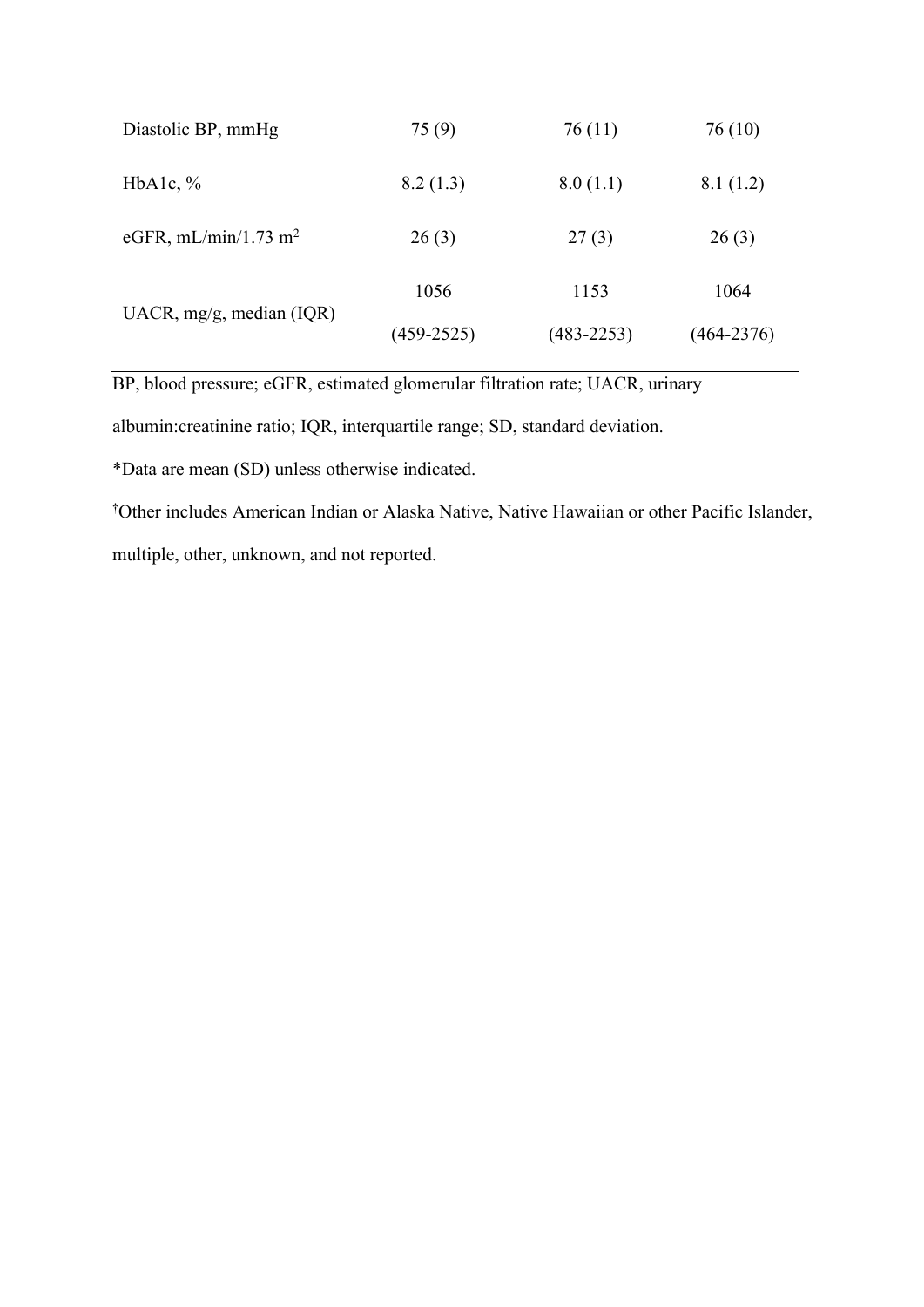#### **Figure Legends**

#### **Figure 1. Reason for discontinuation of treatment.**

HR, hazard ratio; CI, confidence interval; eGFR, estimated glomerular filtration rate. \*Other reasons include poor adherence, safety or tolerability, disallowed therapy, protocol violation, site closure, and other.

**Figure 2. Effects of canagliflozin over time in participants with randomization eGFR <30 mL/min/1.73 m2 on A) UACR\* and B) eGFR.†** Baseline levels of UACR (median) and eGFR (mean) are shown below the legend.

UACR, urinary albumin:creatinine ratio; eGFR, estimated glomerular filtration rate; CI, confidence interval; SE, standard error.

\*Data are geometric mean ratio (95% CI).

**†** Data are mean (±SE).

**Figure 3. Effects of canagliflozin on kidney, cardiovascular, and mortality outcomes in participants with randomization eGFR <30 versus ≥30 mL/min/1.73 m2 .**

eGFR, estimated glomerular filtration rate; HR, hazard ratio; CI, confidence interval.

**Figure 4. Effects of canagliflozin on safety outcomes in participants with randomization eGFR <30 versus ≥30 mL/min/1.73 m2 .**

eGFR, estimated glomerular filtration rate; HR, hazard ratio; CI, confidence interval; AE, adverse event.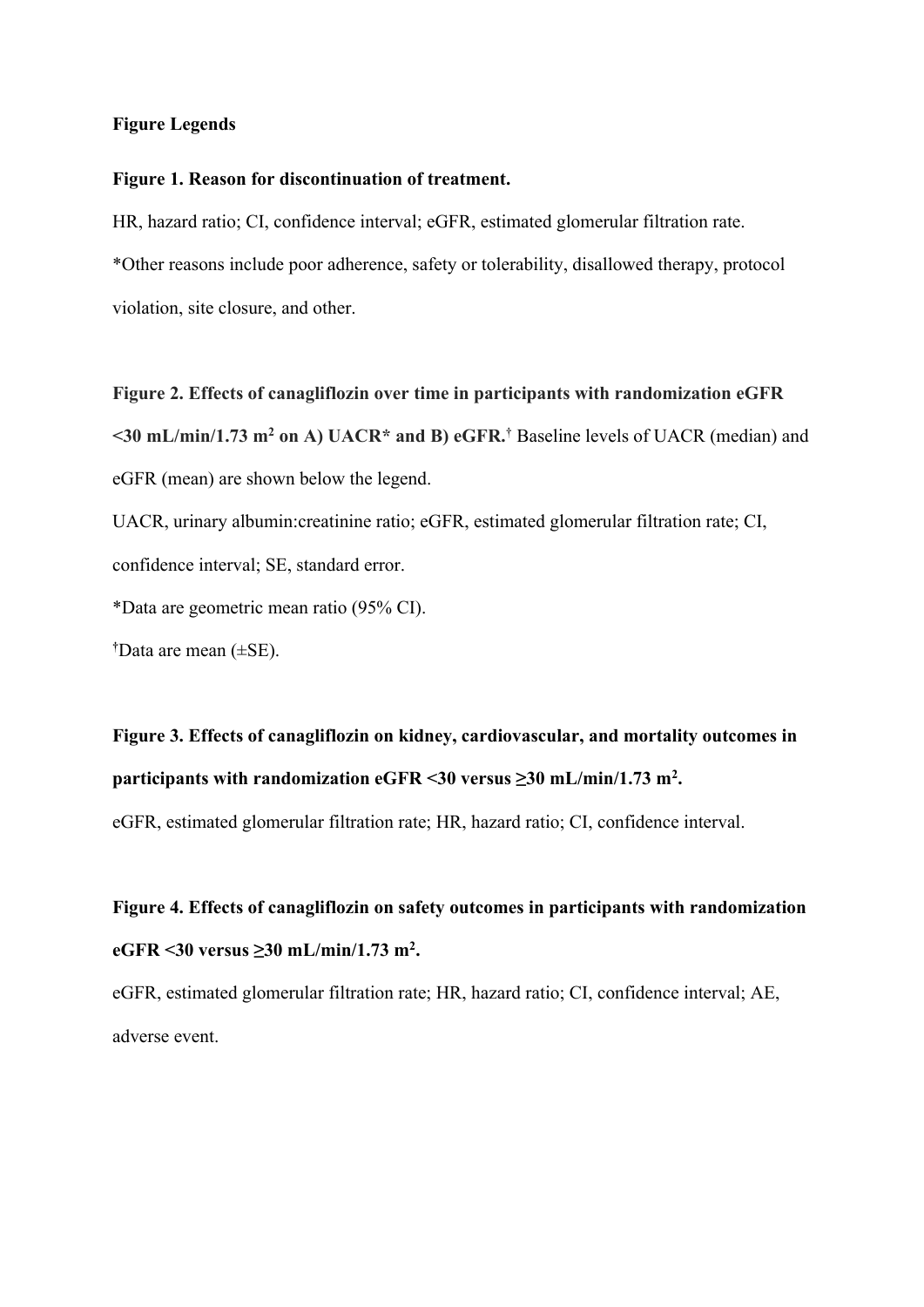# **Figures**

# **Figure 1. Reason for discontinuation of treatment.**

|                                                       | Number of participants<br>who discontinued treatment, n/N (%) |               |                                              |                   |             |  |
|-------------------------------------------------------|---------------------------------------------------------------|---------------|----------------------------------------------|-------------------|-------------|--|
|                                                       | Canagliflozin                                                 | Placebo       | HR (95% CI)                                  |                   | interaction |  |
| All discontinuations                                  |                                                               |               |                                              |                   |             |  |
| eGFR < 30 mL/min/1.73 m <sup>2</sup>                  | 33/84 (39)                                                    | 34/90 (38)    |                                              | 1.07 (0.66, 1.72) | 0.25        |  |
| eGFR $\geq$ 30 mL/min/1.73 m <sup>2</sup>             | 510/2115 (24)                                                 | 624/2107 (30) | ioli                                         | 0.78(0.70, 0.88)  |             |  |
| Discontinuations due to an adverse event              |                                                               |               |                                              |                   |             |  |
| eGFR < 30 mL/min/1.73 m <sup>2</sup>                  | 22/84 (26)                                                    | 17/90 (19)    |                                              | 1.43 (0.76, 2.69) | 0.15        |  |
| eGFR $\geq$ 30 mL/min/1.73 m <sup>2</sup>             | 241/2115 (11)                                                 | 268/2107 (13) | юì                                           | 0.86(0.72, 1.02)  |             |  |
| Discontinuations due to personal reasons              |                                                               |               |                                              |                   |             |  |
| eGFR < 30 mL/min/1.73 m <sup>2</sup>                  | 4/84(5)                                                       | 6/90(7)       |                                              | 0.72(0.20, 2.58)  | 0.87        |  |
| eGFR ≥30 mL/min/1.73 m <sup>2</sup>                   | 160/2115 (8)                                                  | 193/2107 (9)  | ⊢⊶                                           | 0.80(0.65, 0.98)  |             |  |
| Discontinuations due to dialysis or kidney transplant |                                                               |               |                                              |                   |             |  |
| eGFR < 30 mL/min/1.73 m <sup>2</sup>                  | 2/84(2)                                                       | 3/90(3)       |                                              | 0.73(0.12, 4.37)  | 0.88        |  |
| eGFR $\geq$ 30 mL/min/1.73 m <sup>2</sup>             | 16/2115 (0.8)                                                 | 25/2107 (1)   |                                              | 0.60(0.32, 1.13)  |             |  |
| Other discontinuations*                               |                                                               |               |                                              |                   |             |  |
| eGFR < 30 mL/min/1.73 m <sup>2</sup>                  | 5/84(6)                                                       | 8/90(9)       |                                              | 0.69(0.22, 2.10)  | 0.95        |  |
| eGFR $\geq$ 30 mL/min/1.73 m <sup>2</sup>             | 93/2115 (4)                                                   | 138/2107 (7)  | ۱⊢⊶                                          | 0.65(0.50, 0.85)  |             |  |
|                                                       |                                                               |               | $0.125$ 0.25<br>0.5<br>2.0<br>1.0            | 4.0               |             |  |
|                                                       |                                                               |               | Favors<br>Favors<br>canagliflozin<br>placebo |                   |             |  |

HR, hazard ratio; CI, confidence interval; eGFR, estimated glomerular filtration rate.

\*Other reasons include poor adherence, safety or tolerability, disallowed therapy, protocol violation, site closure, and other.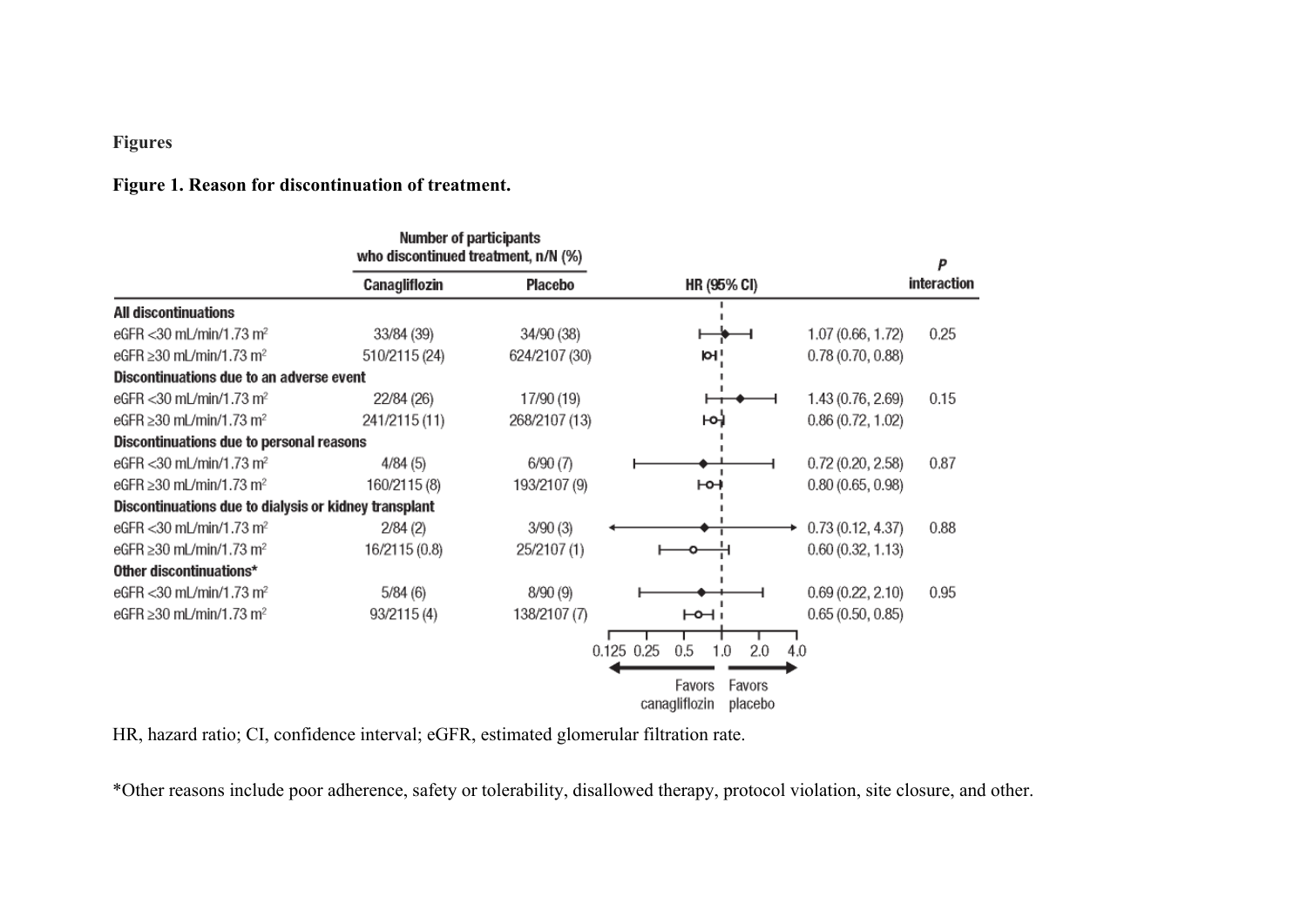# **Figure 2. Effects of canagliflozin over time in participants with randomization eGFR <30 mL/min/1.73 m2 on A) UACR\* and B) eGFR.†** Baseline levels of UACR (median) and eGFR (mean) are shown below the legend.



UACR, urinary albumin:creatinine ratio; eGFR, estimated glomerular filtration rate; CI,

confidence interval; SE, standard error.

\*Data are geometric mean ratio (95% CI).

**†** Data are mean (±SE).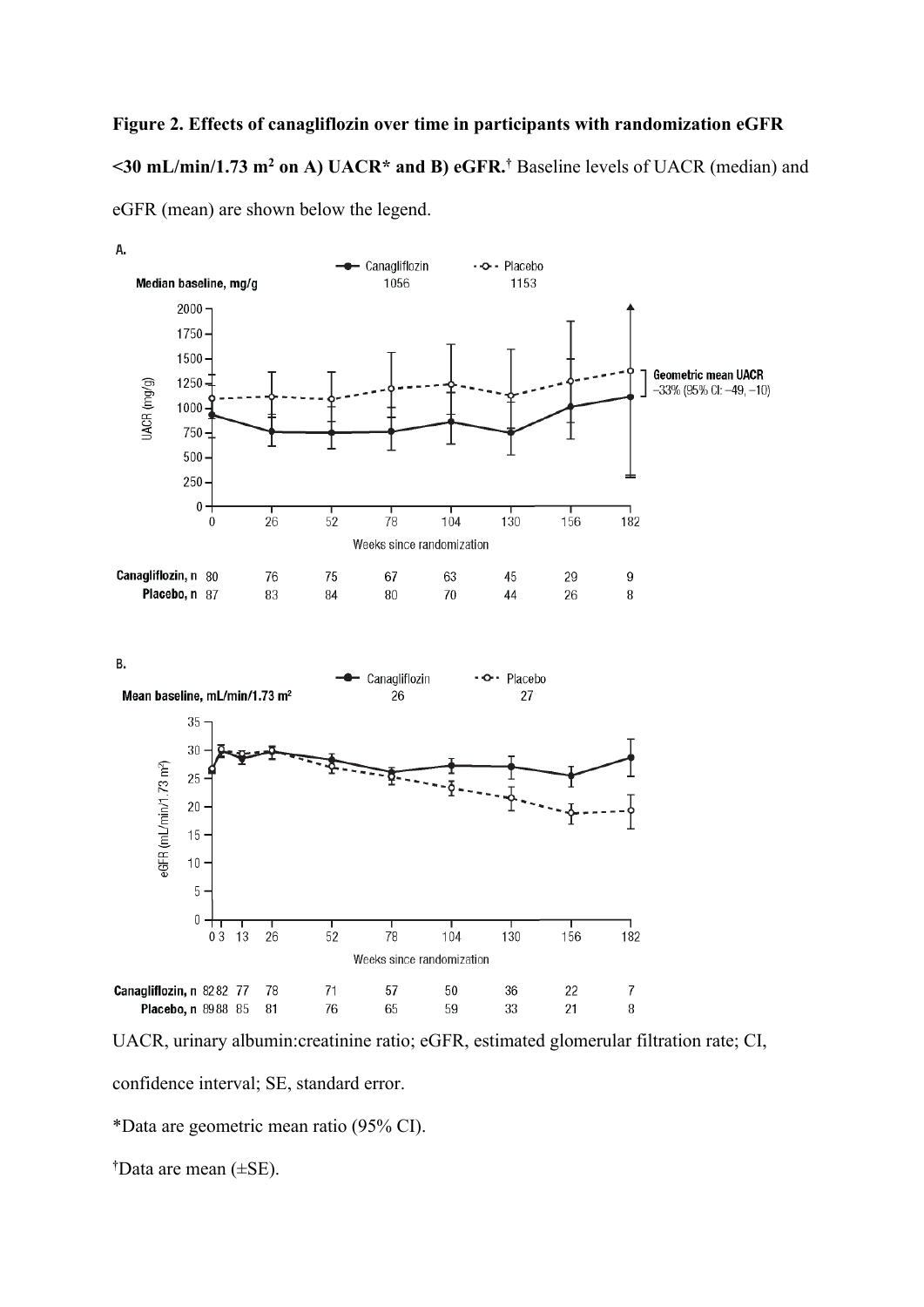# **Figure 3. Effects of canagliflozin on kidney, cardiovascular, and mortality outcomes in**

## **participants with randomization eGFR <30 versus ≥30 mL/min/1.73 m2 .**

|                                                                                 | <b>Number of participants</b><br>with an event |     | Participants with an event<br>per 1000 patient-years |       |                                        |                   | P           |
|---------------------------------------------------------------------------------|------------------------------------------------|-----|------------------------------------------------------|-------|----------------------------------------|-------------------|-------------|
|                                                                                 | Canagliflozin Placebo                          |     | Canagliflozin Placebo                                |       | <b>HR (95% CI)</b>                     |                   | interaction |
| Kidney failure, doubling of serum creatinine, or kidney or cardiovascular death |                                                |     |                                                      |       |                                        |                   |             |
| eGFR < 30 mL/min/1.73 m <sup>2</sup>                                            | 23                                             | 29  | 115.4                                                | 134.6 |                                        | 0.88(0.51, 1.52)  | 0.48        |
| eGFR $\geq$ 30 mL/min/1.73 m <sup>2</sup>                                       | 222                                            | 311 | 40.6                                                 | 58.3  | ⊢⊶                                     | 0.69(0.58, 0.82)  |             |
| <b>Cardiovascular death</b>                                                     |                                                |     |                                                      |       |                                        |                   |             |
| eGFR < 30 mL/min/1.73 m <sup>2</sup>                                            | 8                                              | 8   | 37.4                                                 | 33.7  |                                        | 1.10 (0.41, 2.93) | 0.47        |
| eGFR ≥30 mL/min/1.73 m <sup>2</sup>                                             | 102                                            | 132 | 18.3                                                 | 24.0  | ⊷                                      | 0.76(0.59, 0.99)  |             |
| Cardiovascular death or hospitalization for heart failure                       |                                                |     |                                                      |       |                                        |                   |             |
| eGFR <30 mL/min/1.73 m <sup>2</sup>                                             | 14                                             | 14  | 67.9                                                 | 61.2  |                                        | 1.12(0.54, 2.36)  | 0.20        |
| eGFR $\geq$ 30 mL/min/1.73 m <sup>2</sup>                                       | 165                                            | 239 | 30.1                                                 | 44.8  | H <sup>o</sup>                         | 0.67(0.55, 0.82)  |             |
| Cardiovascular death, myocardial infarction, or stroke                          |                                                |     |                                                      |       |                                        |                   |             |
| eGFR < 30 mL/min/1.73 m <sup>2</sup>                                            | 13                                             | 14  | 63.8                                                 | 61.9  |                                        | 1.04 (0.49, 2.20) | 0.49        |
| eGFR ≥30 mL/min/1.73 m <sup>2</sup>                                             | 204                                            | 255 | 37.8                                                 | 48.1  | ⊢o⊣'                                   | 0.78(0.65, 0.94)  |             |
| <b>Hospitalization for heart failure</b>                                        |                                                |     |                                                      |       |                                        |                   |             |
| eGFR < 30 mL/min/1.73 m <sup>2</sup>                                            | 6                                              | 8   | 29.2                                                 | 35.0  |                                        | 0.84(0.29, 2.43)  | 0.56        |
| eGFR $\geq$ 30 mL/min/1.73 m <sup>2</sup>                                       | 83                                             | 133 | 15.1                                                 | 24.9  | ⊢⊶                                     | 0.61(0.46, 0.80)  |             |
| Kidney failure, doubling of serum creatinine, or kidney death                   |                                                |     |                                                      |       |                                        |                   |             |
| eGFR < 30 mL/min/1.73 m <sup>2</sup>                                            | 17                                             | 25  | 85.6                                                 | 116.0 |                                        | 0.76(0.41, 1.40)  | 0.77        |
| eGFR ≥30 mL/min/1.73 m <sup>2</sup>                                             | 136                                            | 199 | 24.9                                                 | 37.3  | ⊢⊶                                     | 0.66(0.53, 0.82)  |             |
| <b>Kidney failure</b>                                                           |                                                |     |                                                      |       |                                        |                   |             |
| eGFR < 30 mL/min/1.73 m <sup>2</sup>                                            | 15                                             | 25  | 75.4                                                 | 116.0 |                                        | 0.67(0.35, 1.27)  | 0.80        |
| eGFR $\geq$ 30 mL/min/1.73 m <sup>2</sup>                                       | 101                                            | 140 | 18.4                                                 | 26.0  | ⊢⊶∶                                    | 0.70(0.54, 0.91)  |             |
| Dialysis, kidney transplantation, or kidney death                               |                                                |     |                                                      |       |                                        |                   |             |
| eGFR < 30 mL/min/1.73 m <sup>2</sup>                                            | 10                                             | 14  | 48.4                                                 | 61.9  |                                        | 0.90(0.39, 2.07)  | 0.87        |
| eGFR ≥30 mL/min/1.73 m <sup>2</sup>                                             | 68                                             | 91  | 12.3                                                 | 16.7  | ౼თ                                     | 0.73(0.53, 0.999) |             |
|                                                                                 |                                                |     |                                                      | 0.25  | т<br>0.5<br>2.0<br>1.0                 | 4.0               |             |
|                                                                                 |                                                |     |                                                      |       | Favors Favors<br>canagliflozin placebo |                   |             |

eGFR, estimated glomerular filtration rate; HR, hazard ratio; CI, confidence interval.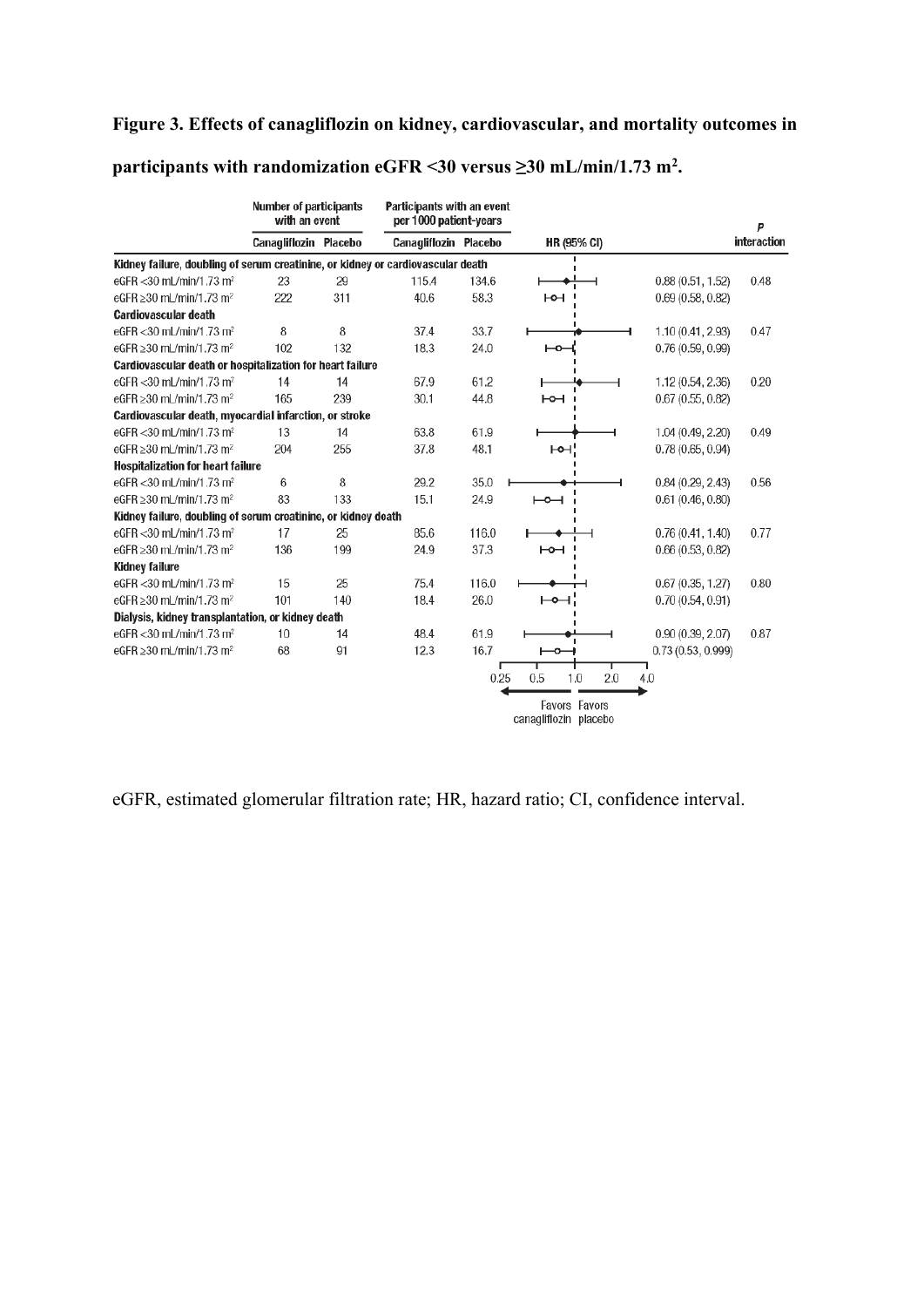|                                           | <b>Number of participants</b><br>with an event | Participants with an event<br>per 1000 patient-years |                       |       |                                    |                   | P           |
|-------------------------------------------|------------------------------------------------|------------------------------------------------------|-----------------------|-------|------------------------------------|-------------------|-------------|
|                                           | Canagliflozin Placebo                          |                                                      | Canagliflozin Placebo |       | <b>HR (95% CI)</b>                 |                   | interaction |
| Any AE                                    |                                                |                                                      |                       |       |                                    |                   |             |
| eGFR < 30 mL/min/1.73 m <sup>2</sup>      | 77                                             | 81                                                   | 435.0                 | 421.6 |                                    | 1.08 (0.79, 1.47) | 0.17        |
| eGFR $\geq$ 30 mL/min/1.73 m <sup>2</sup> | 1706                                           | 1779                                                 | 348.3                 | 377.6 | юI,                                | 0.87(0.82, 0.93)  |             |
| Any serious AE                            |                                                |                                                      |                       |       |                                    |                   |             |
| eGFR < 30 mL/min/1.73 m <sup>2</sup>      | 37                                             | 40                                                   | 209.0                 | 208.2 |                                    | 1.03 (0.66, 1.61) | 0.50        |
| eGFR $\geq$ 30 mL/min/1.73 m <sup>2</sup> | 700                                            | 766                                                  | 142.9                 | 162.6 | ю                                  | 0.87(0.79, 0.97)  |             |
| Hyperkalemia                              |                                                |                                                      |                       |       |                                    |                   |             |
| eGFR < 30 mL/min/1.73 m <sup>2</sup>      | 13                                             | 13                                                   | 73.4                  | 67.7  |                                    | 1.20(0.55, 2.63)  | 0.43        |
| eGFR $\geq$ 30 mL/min/1.73 m <sup>2</sup> | 138                                            | 168                                                  | 28.2                  | 35.7  | ⊢⊶                                 | 0.79(0.63, 0.99)  |             |
| Any kidney-related AE                     |                                                |                                                      |                       |       |                                    |                   |             |
| eGFR < 30 mL/min/1.73 m <sup>2</sup>      | 29                                             | 33                                                   | 175.1                 | 177.0 |                                    | 1.06 (0.64, 1.75) | 0.12        |
| eGFR ≥30 mL/min/1.73 m <sup>2</sup>       | 261                                            | 355                                                  | 53.3                  | 75.3  | юн                                 | 0.69(0.59, 0.81)  |             |
| Acute kidney injury                       |                                                |                                                      |                       |       |                                    |                   |             |
| eGFR < 30 mL/min/1.73 m <sup>2</sup>      | 9                                              | 10                                                   | 50.8                  | 52.0  |                                    | 1.04 (0.42, 2.55) | 0.70        |
| eGFR $\geq$ 30 mL/min/1.73 m <sup>2</sup> | 77                                             | 88                                                   | 15.7                  | 18.7  | ⊢⊶⊣                                | 0.84(0.62, 1.14)  |             |
|                                           |                                                |                                                      |                       | 0.25  | 0.5<br>2.0<br>1.0<br>Favors Favors | 4.0               |             |
|                                           |                                                |                                                      |                       |       | canagliflozin placebo              |                   |             |

**Figure 4. Effects of canagliflozin on safety outcomes in participants with randomization eGFR <30 versus ≥30 mL/min/1.73 m2 .**

eGFR, estimated glomerular filtration rate; HR, hazard ratio; CI, confidence interval; AE, adverse event.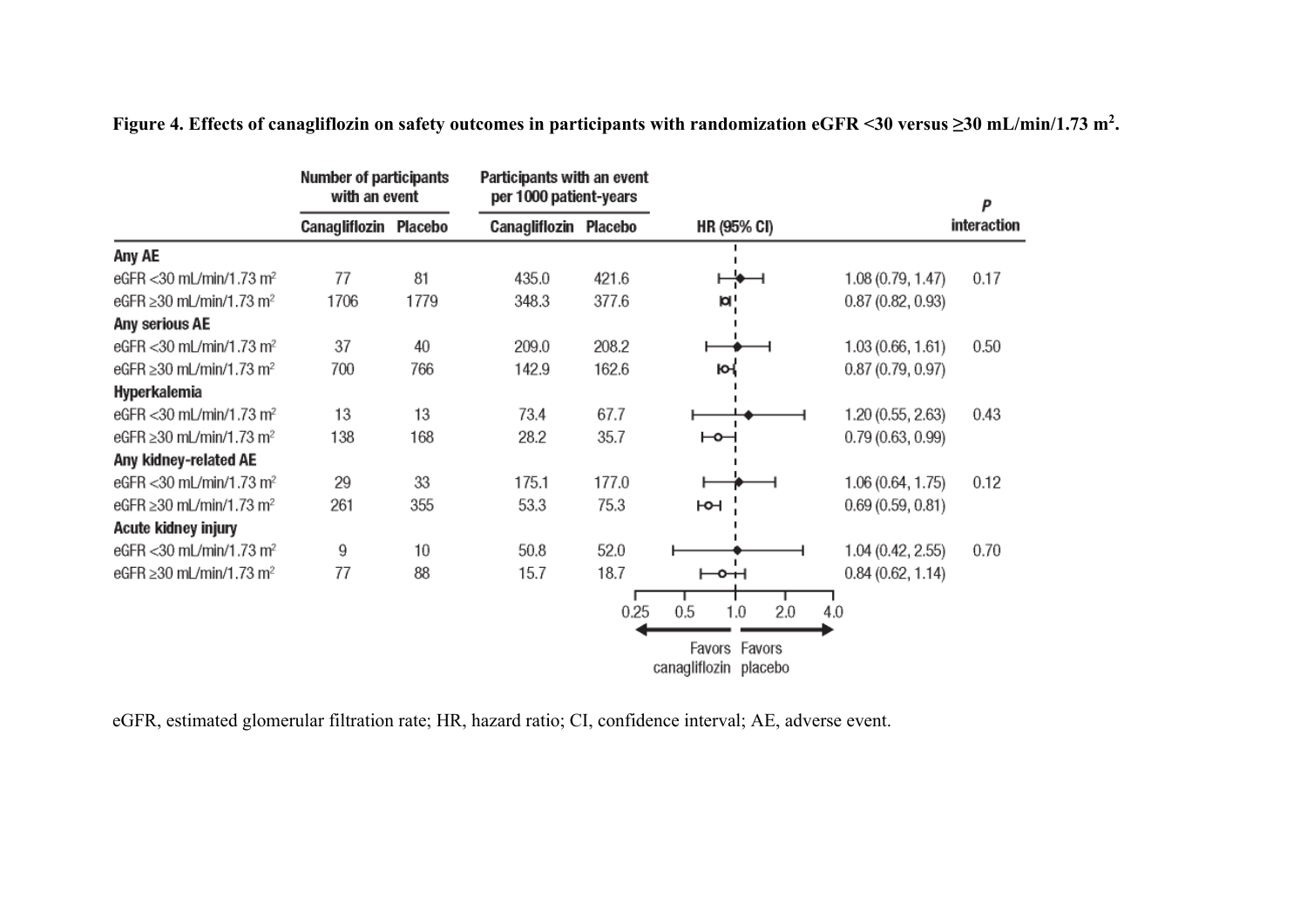# **Supplementary Materials**

|                              | Canagliflozin | Placebo   | <b>Total</b> |
|------------------------------|---------------|-----------|--------------|
| All                          |               |           |              |
| Participants, n              | 2201          | 2199      | 4400         |
| $\leq$ 3 weeks, n $(\%$ )    | 161(7)        | 161(7)    | 322(7)       |
| 3 to 8 weeks, $n$ $(\%)$     | 1959 (89)     | 1950 (89) | 3909 (89)    |
| $>8$ weeks, n $(\%$ )        | 81(4)         | 88(4)     | 169(4)       |
| Randomization eGFR <30       |               |           |              |
| mL/min/1.73 m <sup>2</sup>   |               |           |              |
| Participants, n              | 84            | 90        | 174          |
| $\leq$ weeks, n $(\%$        | 4(5)          | 3(3)      | 7(4)         |
| 3 to 8 weeks, $n$ $(\%)$     | 74 (88)       | 80 (89)   | 154 (89)     |
| $>8$ weeks, n $(\%$          | 6(7)          | 7(8)      | 13(7)        |
| Randomization eGFR $\geq$ 30 |               |           |              |
| mL/min/1.73 m <sup>2</sup>   |               |           |              |
| Participants, n              | 2117          | 2109      | 4226         |
| $\leq$ 3 weeks, n $(\%$ )    | 157(7)        | 158(7)    | 315(7)       |
| 3 to 8 weeks, $n$ $(\%)$     | 1885 (89)     | 1870 (89) | 3755 (89)    |
| $>8$ weeks, n $(\%$ )        | 75(4)         | 81(4)     | 156(4)       |

**Supplementary Table 1. Time Between Screening and Randomization Measurements**

eGFR, estimated glomerular filtration rate.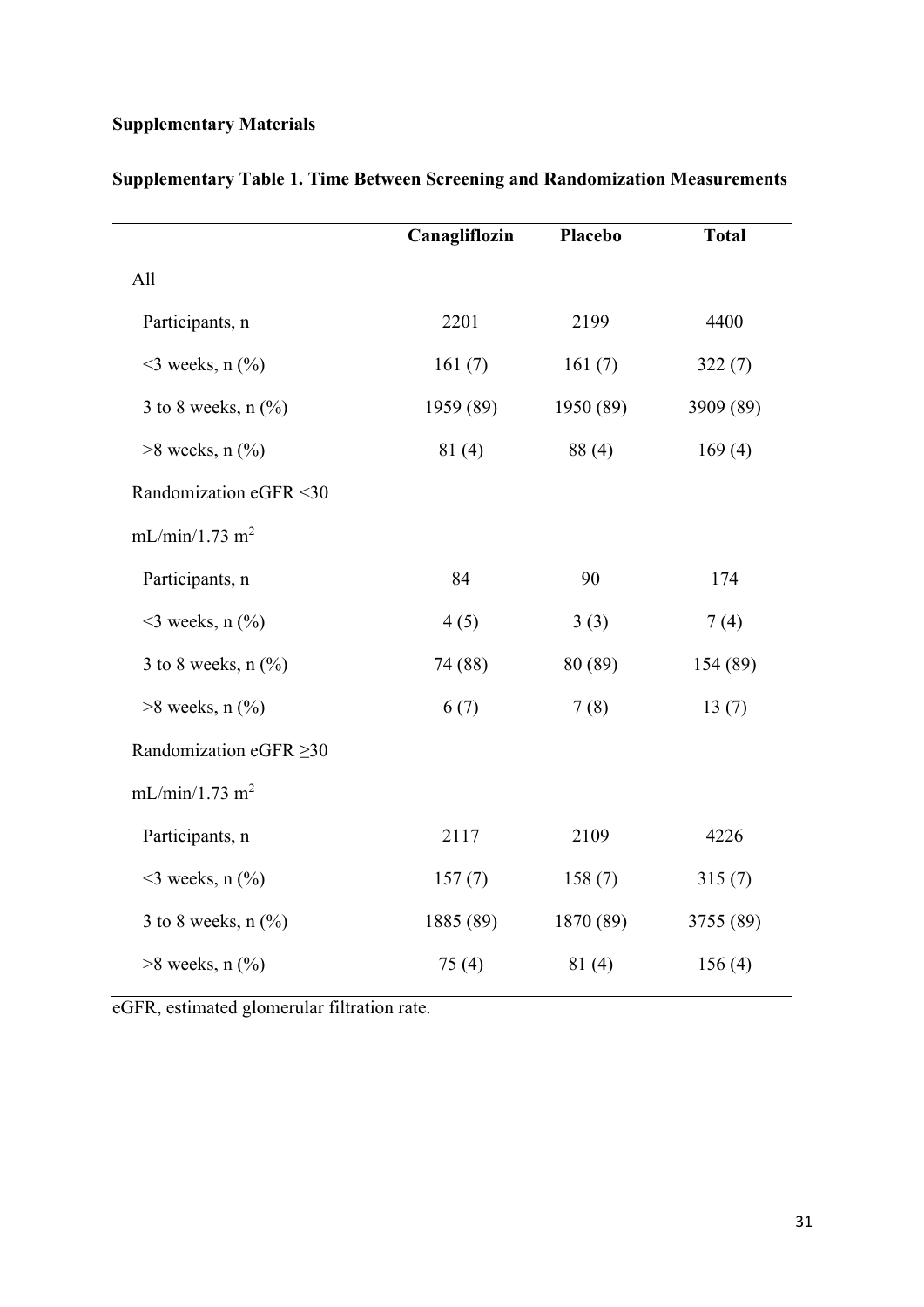|                                                                     |                               |          | <b>Patients who</b>                         |          |
|---------------------------------------------------------------------|-------------------------------|----------|---------------------------------------------|----------|
|                                                                     |                               |          | discontinued the drug                       |          |
|                                                                     | <b>Patients who continued</b> |          | for reasons other than                      |          |
|                                                                     | the drug                      |          | adverse event                               |          |
|                                                                     |                               |          | Canagliflozin Placebo Canagliflozin Placebo |          |
| On-treatment (until post-30 days after the last date of study drug) |                               |          |                                             |          |
| Patients with any SAE, n/N (%)                                      |                               |          |                                             |          |
| Randomization eGFR                                                  | 16/51(31)                     | 22/56    | 5/11(45)                                    | 8/17(47) |
| $\leq$ 30 mL/min/1.73 m <sup>2</sup>                                |                               | (39)     |                                             |          |
| Randomization eGFR                                                  | 466/1605                      | 474/1483 | 89/269(33)                                  | 115/356  |
| $≥30$ mL/min/1.73 m <sup>2</sup>                                    | (29)                          | (32)     |                                             | (32)     |
| Patients with a SAE per 1000 patient-                               |                               |          |                                             |          |
| years                                                               |                               |          |                                             |          |
| Randomization eGFR                                                  | 119.6                         | 152.6    | 294.9                                       | 325.0    |
| $\leq$ 30 mL/min/1.73 m <sup>2</sup>                                |                               |          |                                             |          |
| Randomization eGFR                                                  | 110.8                         | 123.4    | 255.5                                       | 241.3    |
| $\geq$ 30 mL/min/1.73 m <sup>2</sup>                                |                               |          |                                             |          |
| SAE episodes, n                                                     |                               |          |                                             |          |
| Randomization eGFR                                                  | 40                            | 45       | 8                                           | 18       |
| $\leq$ 30 mL/min/1.73 m <sup>2</sup>                                |                               |          |                                             |          |
| Randomization eGFR                                                  | 875                           | 936      | 185                                         | 272      |
| $\geq$ 30 mL/min/1.73 m <sup>2</sup>                                |                               |          |                                             |          |

# **Supplementary Table 2. Serious Adverse Events During On- and Off-treatment**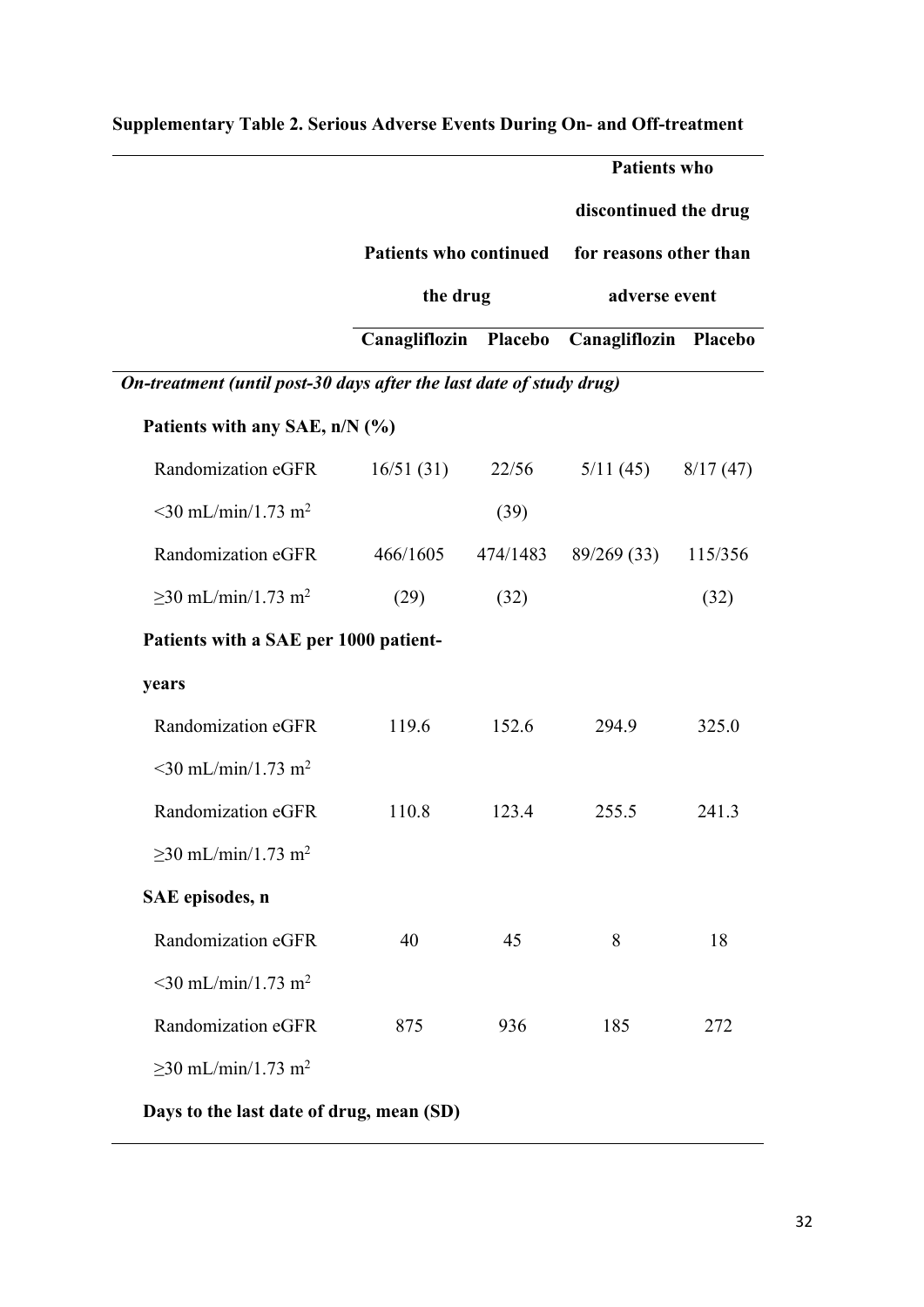| Randomization eGFR                   | 957.9   | 940.2   | 563.0   | 528.8   |
|--------------------------------------|---------|---------|---------|---------|
| $\leq$ 30 mL/min/1.73 m <sup>2</sup> | (228.1) | (246.0) | (370.2) | (316.1) |
| Randomization eGFR                   | 957.0   | 946.1   | 472.9   | 489.0   |
| $\geq$ 30 mL/min/1.73 m <sup>2</sup> | (236.3) | (235.5) | (313.8) | (313.3) |

*Off-treatment (after 30 days post the last date of study drug)*

| Patients with any SAE, n/N (%)         |                         |                   |             |          |
|----------------------------------------|-------------------------|-------------------|-------------|----------|
| Randomization eGFR                     | $2/51(4)$ *             | $\overline{0}$    | 3/11(27)    | 4/17(24) |
| $\leq$ 30 mL/min/1.73 m <sup>2</sup>   |                         |                   |             |          |
| Randomization eGFR                     | 10/1605                 | 8/1483            | 59/269 (22) | 96/356   |
| $\geq$ 30 mL/min/1.73 m <sup>2</sup>   | $(0.6)^{\dagger}$       | $(0.5)^{\dagger}$ |             | (27)     |
| Patients with a SAE per 1000 patient-  |                         |                   |             |          |
| years                                  |                         |                   |             |          |
| Randomization eGFR                     | 1002.1                  | $\mathbf{0}$      | 259.7       | 189.0    |
| $\leq$ 30 mL/min/1.73 m <sup>2</sup>   |                         |                   |             |          |
| Randomization eGFR                     | 528.8                   | 429.7             | 157.4       | 197.6    |
| $\geq$ 30 mL/min/1.73 m <sup>2</sup>   |                         |                   |             |          |
| SAE episodes, n                        |                         |                   |             |          |
| Randomization eGFR                     | 5                       | $\boldsymbol{0}$  | 8           | 5        |
| $\leq$ 30 mL/min/1.73 m <sup>2</sup>   |                         |                   |             |          |
| Randomization eGFR                     | 28                      | 12                | 180         | 266      |
| $≥30$ mL/min/1.73 m <sup>2</sup>       |                         |                   |             |          |
| Days after the last date of drug, mean |                         |                   |             |          |
| (SD)                                   |                         |                   |             |          |
| Randomization eGFR                     | $14.3(45.1)$ $3.8(5.7)$ |                   | 383.5       | 454.6    |
| $\leq$ 30 mL/min/1.73 m <sup>2</sup>   |                         |                   | (312.5)     | (308.1)  |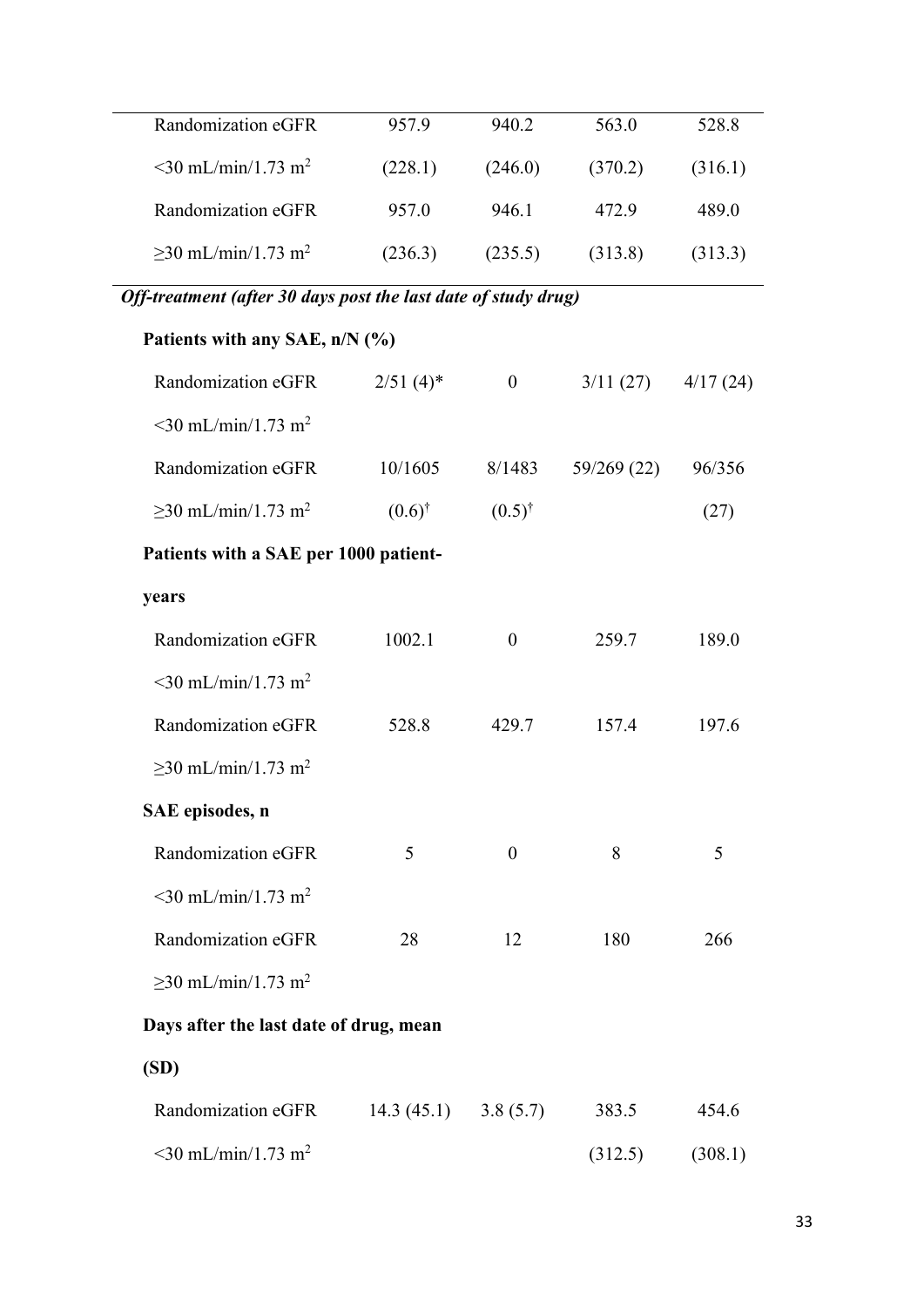| Randomization eGFR                    | 4.3 (12.9) $4.6$ (16.5) |          | 508.9    | 498.5    |
|---------------------------------------|-------------------------|----------|----------|----------|
| $>30$ mL/min/1.73 m <sup>2</sup>      |                         |          | (313.8)  | (338.4)  |
| Total (on- and off-treatment)         |                         |          |          |          |
| Patients with any SAE, n/N (%)        |                         |          |          |          |
| Randomization eGFR <30                | 17/51(33)               | 22/56    | 6/11(55) | 9/17(53) |
| mL/min/1.73 m <sup>2</sup>            |                         | (39)     |          |          |
| Randomization eGFR $\geq$ 30          | 468/1605                | 476/1483 | 117/269  | 157/356  |
| mL/min/1.73 m <sup>2</sup>            | (29)                    | (32)     | (43)     | (44)     |
| Patients with a SAE per 1000 patient- |                         |          |          |          |
| years                                 |                         |          |          |          |
| Randomization eGFR <30                | 125.4                   | 152.2    | 210.7    | 196.8    |
| mL/min/1.73 m <sup>2</sup>            |                         |          |          |          |
| Randomization eGFR $\geq$ 30          | 110.9                   | 123.4    | 162.0    | 163.3    |
| mL/min/1.73 m <sup>2</sup>            |                         |          |          |          |
| SAE episodes, n                       |                         |          |          |          |
| Randomization eGFR <30                | 45                      | 45       | 16       | 23       |
| mL/min/1.73 m <sup>2</sup>            |                         |          |          |          |
| Randomization eGFR $\geq$ 30          | 903                     | 948      | 366      | 539      |
| mL/min/1.73 m <sup>2</sup>            |                         |          |          |          |
| Days during follow-up, mean (SD)      |                         |          |          |          |
| Randomization eGFR <30                | 971.2                   | 943.1    | 945.5    | 982.5    |
| mL/min/1.73 m <sup>2</sup>            | (213.7)                 | (246.8)  | (396.7)  | (215.5)  |
| Randomization eGFR $\geq$ 30          | 960.3                   | 949.7    | 980.8    | 986.5    |
| mL/min/1.73 m <sup>2</sup>            | (235.1)                 | (234.9)  | (259.1)  | (257.8)  |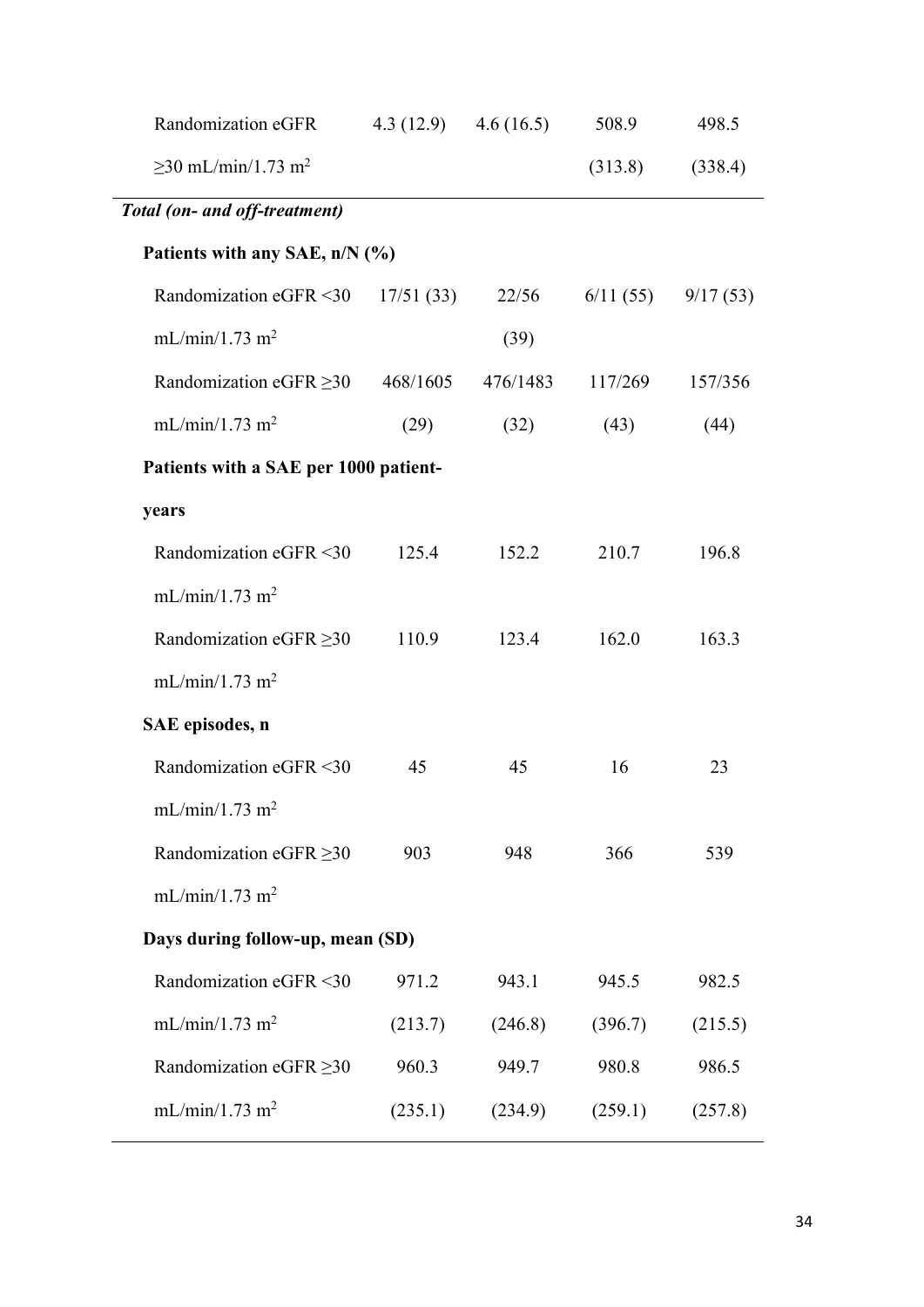SAE, serious adverse event; eGFR, estimated glomerular filtration rate; SD, standard deviation.

\*2 patients with eGFR <30 mL/min/1.73 m<sup>2</sup> in the canagliflozin arm stopped the drug due to a fatal SAE.

<sup>†</sup>10 and 8 patients with eGFR  $\geq$ 30 mL/min/1.73 m<sup>2</sup> in the canagliflozin and placebo arms,

respectively, stopped the drug due to a fatal SAE.